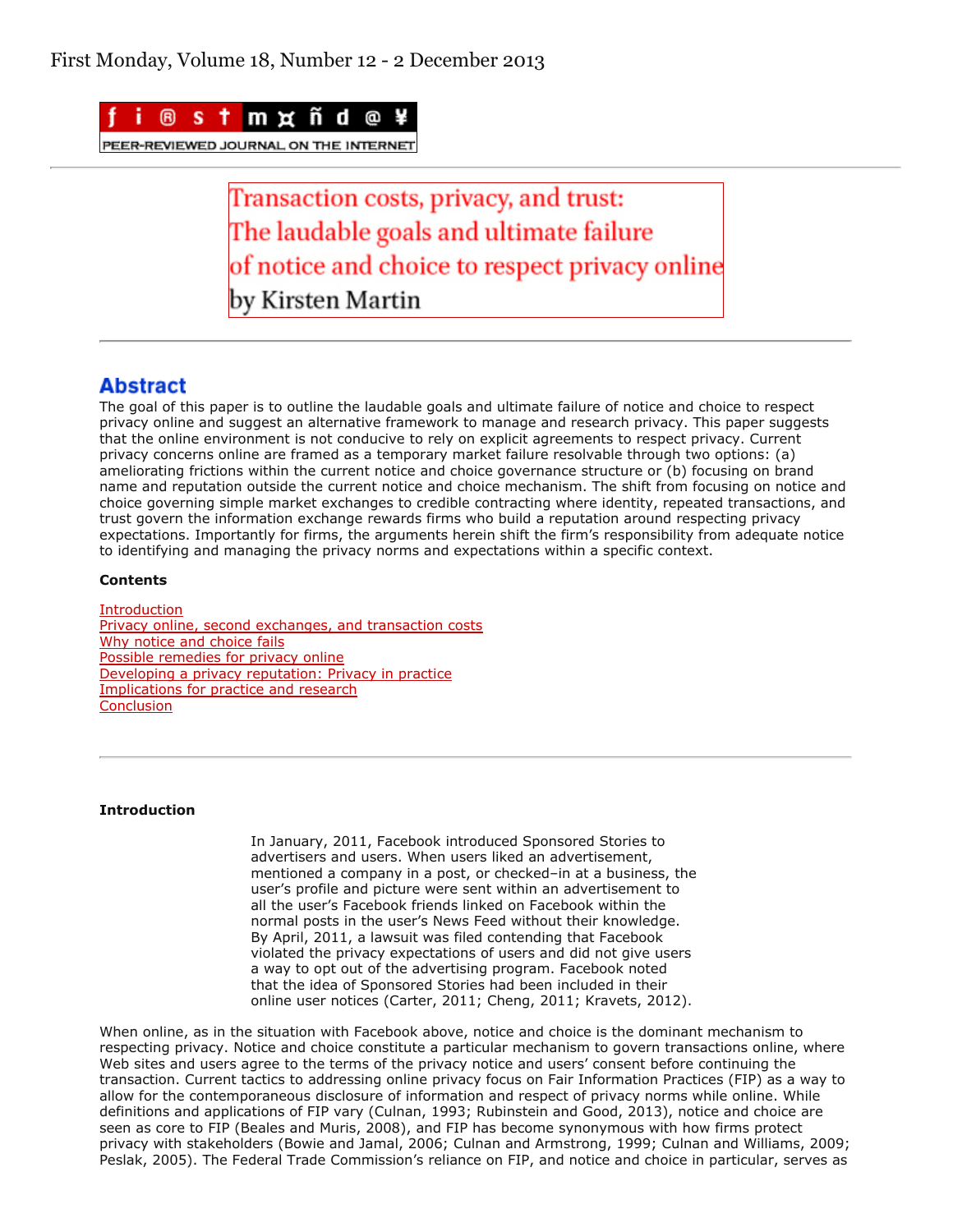a source of guidance for self–regulation within the industry [[1\]](http://firstmonday.org/ojs/index.php/fm/rt/printerFriendly/4838/3802#1). Solove and Schwartz (2011) succinctly summarize notice and choice: "As long as a company provides notice of its privacy practices, and people have some kind of choice about whether to provide the data or not, then privacy is sufficiently protected" (see also Sloan and Warner, 2014). Firms can then be judged based on how well they conform to notice and choice principles (*e.g.*, Williams, 2006), and respondents' concern for FIP is equated to a concern for privacy (Smith, *et al.*, 1996; Smith, *et al.*, 2011; Stewart and Segars, 2002; Malhorta, *et al.*, 2004).

Notice and choice embody laudable goals as a mechanism to govern information exchanges online with the ability to incorporate societal values, normative expectations, and dominant privacy approaches tailored for each transaction. Notice and choice, as a tactic to respect privacy online, focuses on users to fully understand the terms at the point of the exchange, and thereby attempts to empower individuals in a free market (Nissenbaum, 2011) and to give control to consumers (Whittington and Hoofnagle, 2012). Enforcement of adequate notification is cheaper, easier, and more popular than alternatives  $[2]$  $[2]$ . In addition, notice and choice can be viewed as consistent with privacy scholarship by allowing for heterogeneity in privacy expectations — each exchange develops a particular set of rules governing how, when, why, and where information is used. Shopping online, talking in the break room, and divulging information to a doctor are governed by the information norms of their social context, and non-uniform privacy notices allow these terms to fit within a given context.

Yet, these information exchanges between users and Web sites appear to fail in regards to the privacy expectations of users. Where users have become empowered in shifting many transactions online — such as looking for a car, finding a mortgage, or buying a pair of jeans with additional pertinent information, lower switching costs, and greater competition — individuals feel incompetent and impotent when it comes to privacy online as concerns surrounding privacy increase. Of surveyed Web sites, 61 percent transmitted identifying information to at least one outside Web domain, and 45 percent transmitted identifying information to at least four additional organizations online (Angwin, 2011); yet a majority of users (68 percent) have stated that they *never* approve of being tracked online (Turow, *et al.*, 2009). Users perceive themselves to be left without a real choice since the alternatives are not apparent as companies regularly "stack the deck to make certain choices easier, more obvious, [and] more likely to occur" (Tene and Polentsky, 2012). Consumers, therefore, see a monolithic "Big Data" actor online that stubbornly collects and consolidates their data — not only are consumers not fully aware, but they also lack the power to choose otherwise (Brunton and Nissenbaum, 2011).

In response, individuals have attempted to pull out of this information exchange and obfuscate their behavior using tools such as CacheCloak, donottrack.us, Bit Torrent Hydra, TOR, Disconnect, and TrackMeNot, which work to allow users to reap the benefits of a Web site without passing identifiable information to the Web site and tracking companies (Brunton and Nissenbaum, 2011; Empson, 2013; Mayer and Narayanan, 2010). Such small acts of rebellion against the current notice and choice approach are the 'canaries in the coalmine' of misaligned governance mechanisms and the associated social frictions. Rather than declare privacy to be dead, these market signals should be seen as an early opportunity to adjust the governance strategy using more alert, entrepreneurial firms.

While considerable agreement exists that transparency and choice has failed (Nissenbaum, 2011), notice and choice within FIP remains popular as a mechanism to govern information exchanges online. The goal of this paper is to analyze when and why notice and choice fails to adequately respect privacy expectations online in order to identify alternative governance structures to support mutually beneficial relationships around privacy online. As argued below, the online environment merely typifies the boundary conditions of notice and choice — where privacy approaches relying on explicit contracts in a simple market through informed consent cease to be useful. High information asymmetries, moral hazard risks, and a complicated and dynamic system of tracking render relying on explicit contract agreements to govern privacy norms online untenable.

A range of governance structures exist to guide such online transactions (Williamson, 1986; Coase, 1937). After first understanding the factors driving the failure of notice and choice to successfully govern information exchanges online, the second portion of the paper outlines two paths to remedy the problems with privacy online. First, tactics including legislation, industry best practices, and privacy enhancing technologies can be understood as ameliorating frictions in the current notice and choice governance structure. Second, as noted by transaction cost economists and explored here, the environment described calls for a shift from a contract–governed exchange to a focus on brand name and reputation outside the current notice–and–choice mechanism. The shift from focusing on notice and choice governing simple market exchanges to relying on credible contracting, where identity, repeated transactions, and trust govern the information exchange, rewards firms who build a reputation around respecting privacy expectations. Importantly for firms, the firm's responsibility shifts from adequate notification to identifying and managing the privacy expectations within a specific context. A consequence–based approach, privacy in practice, is offered as an alternative framework to make sense of privacy online and draws on a stream of privacy scholarship moving away from notice and choice (Sloan and Warner, 2014; Barocas and Nissenbaum, 2009; Beales and Muris, 2008). This shift away from notice and choice has direct implications to management: firms take on a larger role in managing the privacy expectations of users rather than rely on users to shoulder the responsibilities of determining privacy expectations online.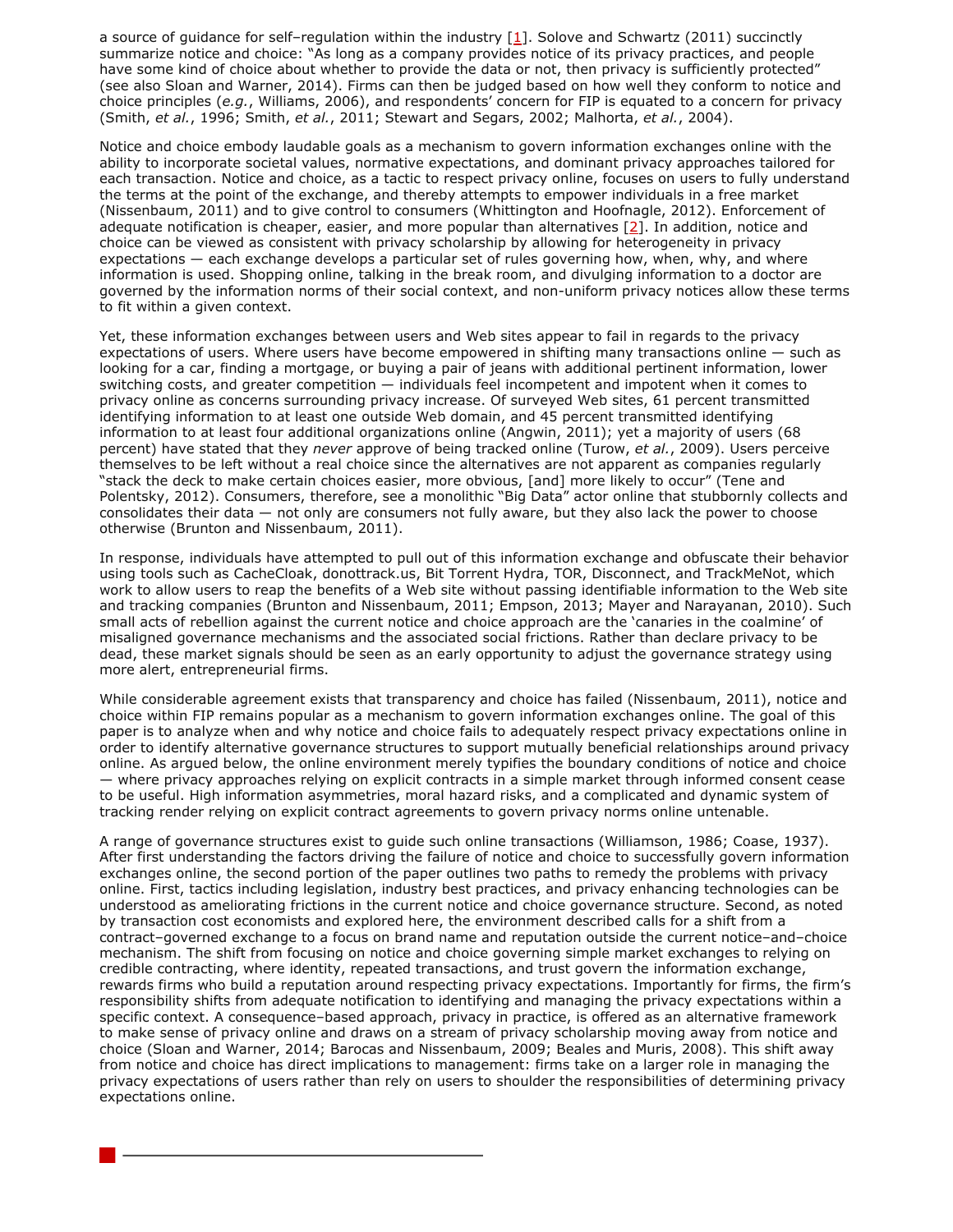## **Privacy online, second exchanges, and transaction costs**

In addition to the many commercial exchanges online  $[3]$ , where a user exchanges money for goods or services, a second exchange occurs. In this second exchange, the user provides information in the form of search terms, clicks on a Web page, browsing history, or demographic information in exchange for "value such as high quality services and personalized offers or discounts"  $[4]$ , or for just the privilege of interacting with that website or application  $[5]$  $[5]$ . While money does not change hands, both the users and the website receive benefits within this second transaction.

In fact, this second exchange has taken on greater prominence with the focus on notice and choice as the remedy to privacy concerns online. In effect, the Web site's notice and the associated user consent constitute the explicit agreement that governs a handoff when an individual relinquishes their information and the Web site agrees to abide by the terms of the written privacy notice. Users and Web sites thereby agree as to how, when, why, and where the users' information is gathered, shared, and used, and the rules or norms governing the use of information are based on the privacy notice when this second exchange takes place.

Transaction cost economics suggests analyzing transactions or exchanges based on the relative cost of making transactions for both parties. Transaction costs are the costs to initiate, carry out, and possibly terminate an agreement, consisting of *ex ante* pricing, bargaining, and decision costs as well as *ex post* enforcement costs (Coase, 1937). *Ex ante* pricing costs include drafting, negotiating, and safeguarding (Williamson, 1979) as well as the costs to identify pricing, parties, and product [\[6\]](http://firstmonday.org/ojs/index.php/fm/rt/printerFriendly/4838/3802#6). For the online user, *ex ante* costs become the time and cost required to *identify* all Web sites and tracking parties involved, their approaches to handling information, and the benefit (if at all) of handing over information. In other words, the time and money necessary to identify relevant parties and privacy options online, to incorporate possible contingencies in an online environment, and to write findings into an explicit contract increases the costs of bargaining and decisions online. *Ex post* costs occur after the signing of the contract or after users give consent by engaging with the privacy policy online. This includes the ability to (a) identify a problem; (b) enforce and penalize the offending party; and, (c) switch to an alternative provider if the explicit contract is broken. These transaction costs are also called "get together costs, decision and execution costs, information costs" (Ellickson, 1989) or simply, the cost of communicating (Cooter, 1982)  $[2]$ .

Key to transaction cost economics is minimizing costs in comparison to alternatives. Each transaction can be governed by a range of structures or mechanisms: *e.g.*, in a spot market, with a handshake, with a written contract, within a firm, by a government, in a long–term and trusted relationship, etc. Transaction cost economics is a comparative analysis and moves towards the possibility of private ordering, where "exchange partners attempt to work through and perfect trading relations in a self–help way" to realize the mutual advantage (Williamson, 2002)  $[8]$ . In other words, getting the governing structure right is not only relative to alternatives, but it also takes time and patience.

When private ordering is done successfully, both parties are treated fairly and realize benefits in the solution. Transactions, when aligned with a governance structure and working correctly, provide order, relieve conflict, and support mutually beneficial solutions (Williamson, 2002; van Oosterhout, *et al.*, 2006). In fact, "gains from the trade are *conditional* on getting the governance structures right" (Williamson, 2002, emphasis added). In other words, successful private ordering should appear to be fair and mutually beneficial with happy exchange partners. Opportunistic behavior by either party adds friction to the exchange, thereby making the transaction more costly than alternative alignments (Williamson, 2002).

Misalignments regularly occur when the chosen governance mechanism does not adequately govern the underlying exchange. For example, if a house were purchased (the transaction) based solely on a handshake (the governance structure), multiple failings would probably follow: buyers could walk away from agreements, sellers could change their minds after buyers sell their current house, buyers could make deposits on multiple houses, etc. The transaction is not fatally flawed, but the misalignment of the governance structure of a handshake may cause one party to be at a disadvantage. Transaction costs help explain why individuals do not optimally solve problems and conflicts (Schwab, 1989), and transaction costs, for Coase, drive the ability to the successful private ordering of harms.

Currently, many firms get it wrong with online privacy. Over 68 percent of Americans reject all tracking online (Turow, *et al.*, 2009), yet 87.5 percent of Web sites examined allow third–party tracking cookies on their Web site (Ayenson, *et al.*, 2011). Most importantly, the current and measurable discontent surrounding respecting privacy online is a temporary market inefficiency that is resolvable through private ordering. The burden has been on the user with disproportionate costs (McDonald and Cranor, 2008; Marotta–Wurgler, 2011), little bargaining power, and questionable procedural and interactional fairness without voice in the process (Brunton and Nissenbaum, 2011). While the failings of notice and choice have been documented, when and why informed consent fails to adequately respect privacy online has not been addressed. Identifying the cause of the misalignment of the governance mechanism will support outlining possible remedies.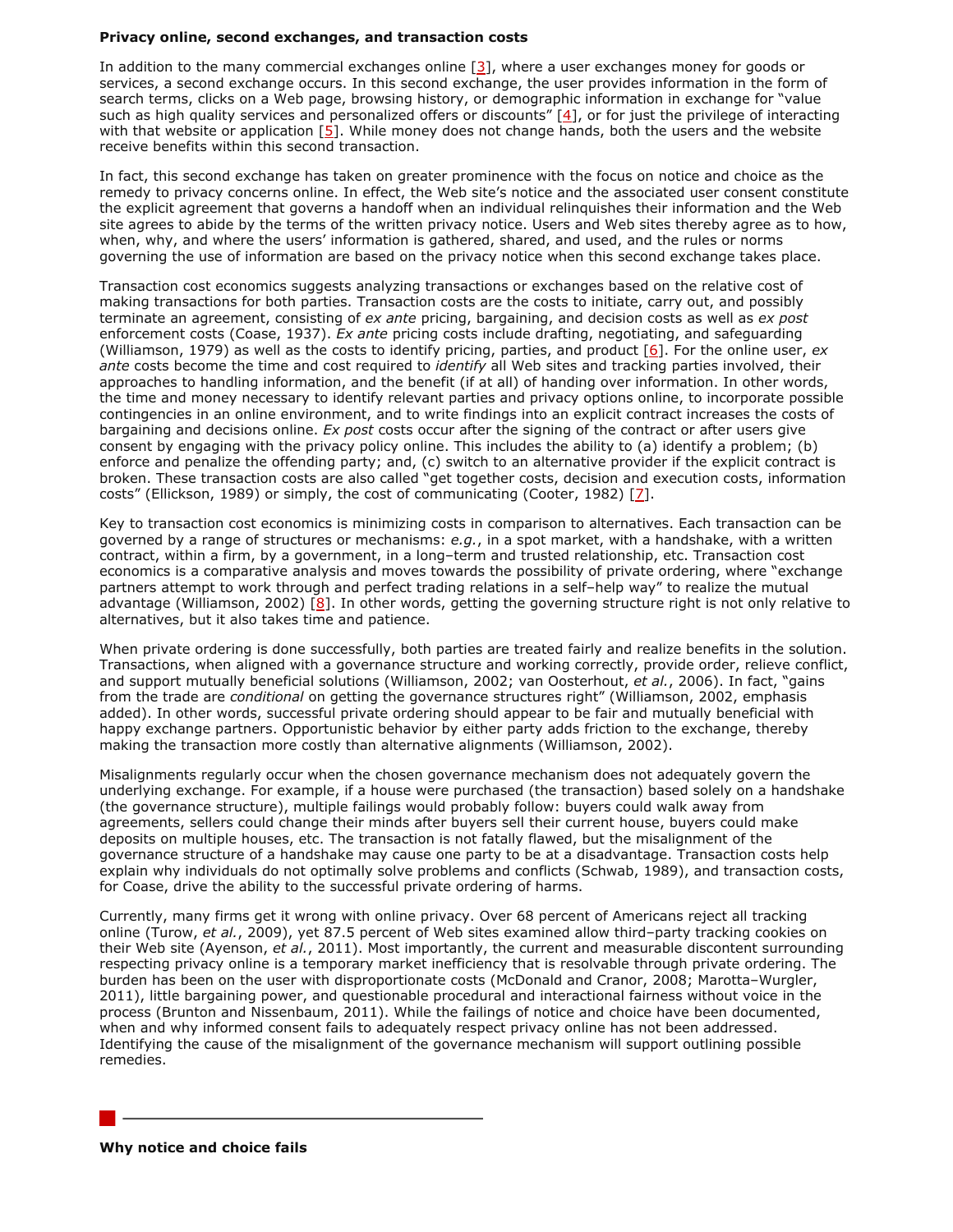Identifying the impediments to successful private ordering will provide a roadmap to potential remedies and alternative structures. Notice and choice can be useful, but "it is not clear that it should serve as the golden rule for privacy design in all cases" (Spiekermann and Cranor, 2009). Notice and choice, as an explicit contract between the primary website and the Internet user, works in certain circumstances similar to other explicit contracts: (a) where the relevant information is understood by all parties; (b) when the contract is enforceable in that the harms are detectable and reparations are possible; and, (c) when the environment is stable with low uncertainty to allow for transactions to continue with low costs (Coase, 1937). Each requirement is examined below in regards to the online environment.

## *1. Information asymmetries*

Information asymmetries exist when one party is privy to information about a transaction not available to another. Information asymmetries may impact *ex ante* costs when one party is not being able to identify the quality of the product or service (Akerlof, 1970) or is not able to identify an appropriate market price (Coase, 1937). In addition, information asymmetries may exist around identifying the parties in the transaction. In Coase's (1937) famous example, a farmer and a rancher owned land next to each other and were easy to identify as transaction partners. Yet, transactions may occur where parties are not known to each other with an associated cost of *finding* the transaction partner.

For example, a buyer of a used car may not have access to the car's history or current working condition and, therefore, would be unable to accurately assess the quality of the product (Akerlof, 1970). In addition, the buyer may be in a small town and not have access to the used car market to assess an appropriate price even if given information on the car. Both types of information asymmetries add costs to the transaction. In the case of the used car purchase, the buyer historically bears the brunt of the cost (Akerlof, 1970). Information asymmetries can lead to parties feeling 'duped' or tricked in the exchange as information may become available or knowable after the transaction is complete. In the used car purchase, for instance, the car may break down a year later or the buyer may find a competitor's lower price.

In terms of online privacy statements, organizations are limited in effectively communicating to consumers how information flows even when individuals do read privacy notices. Policies are byzantine (Hull, *et al.*, 2011) in their attempt to capture a complicated flow of information to include data aggregators, ad networks, and third party tracking companies (Barocas and Nissenbaum, 2009). Even the difference between primary websites and third–party companies is fuzzy (Cooper and Tschofenig, 2011). Users struggle to understand the complicated system of online tracking with a network of technologies and actors working in concert to track user behavior across Web sites and across sessions. The problem does not lie solely with the complicated environment, as individuals struggle to take in long written contracts with accuracy (Calo, 2013) [\[9](http://firstmonday.org/ojs/index.php/fm/rt/printerFriendly/4838/3802#9)]. At the time Sponsored Stories was introduced, Facebook's privacy policy was 5,830 words and the portion pertaining to Facebook's Sponsored Stories was "buried in a Help Center page, not connected by any link with the Privacy Policy of Statement of Rights and Responsibilities page." [\[10\]](http://firstmonday.org/ojs/index.php/fm/rt/printerFriendly/4838/3802#10)

Privacy scholar Helen Nissenbaum (2011) summarizes this tension as the *transparency paradox*, wherein the more that information is shared through notice statements, the less understandable those notice statements are for authentic consent by the user. In other words, explicit privacy statements will not be both accurate and understandable given the complicated system of tracking and surveillance online. This paradox is found in practice: instead of helping consumers limit tracking, tools to detect online tracking were more likely to cause confusion and, at times, accomplish the opposite of what the user intended (Loftus, 2011). The user has little information about the quality of the firm's information management tactics, the degree to which the Web site abides by the user's privacy expectation, the market price for comparison, or all the third parties relevant to the exchange of information. The situation is fraught with high information asymmetries where the primary Web site has access to a disproportionate amount of relevant information that is unknowable by the users.

## *2. Enforcement*

Enforcement costs occur after the agreement has been reached and include the cost to identify a problem, adjust the contract, and institute reparations or switch exchange partners. Without the ability to enforce an agreement, one party may be seen as particularly vulnerable and needing additional protections. In the case of the exchange of information online, users are at a disadvantage to be able to identify (1) any violation; (2) the responsible party for that violation; or, (3) the steps to fix any violation of a notice and choice agreement.

First, users are limited in identifying if and when a breach of the contract may have occurred, as violations to privacy statements are not obvious even to experts (Mitchell and Mayer, 2012). When a defective product is purchased from a large brick–and–mortar store, the consumer can identify the problem and return the product in order to be compensated — even months later. However, detection and reparations are exceedingly difficult and time consuming online. Even if information has obviously been leaked to third party tracking companies, which Web site allowed the leakage is difficult, if not impossible, to ascertain. The issue of information leakage is widespread (Mayer, 2011), where information expected to remain in one location or within one context is later leaked to additional parties or used in a novel way. Such information leakage is a violation of the prevailing privacy norms within the context. Out of 85 Web sites analyzed, 45 percent transmitted identifying details (Angwin, 2011)  $-$  a real concern as only three pieces of data are needed to identify 87 percent of the population: gender, zip code, and birthday (Sweeney, 2000). In the case of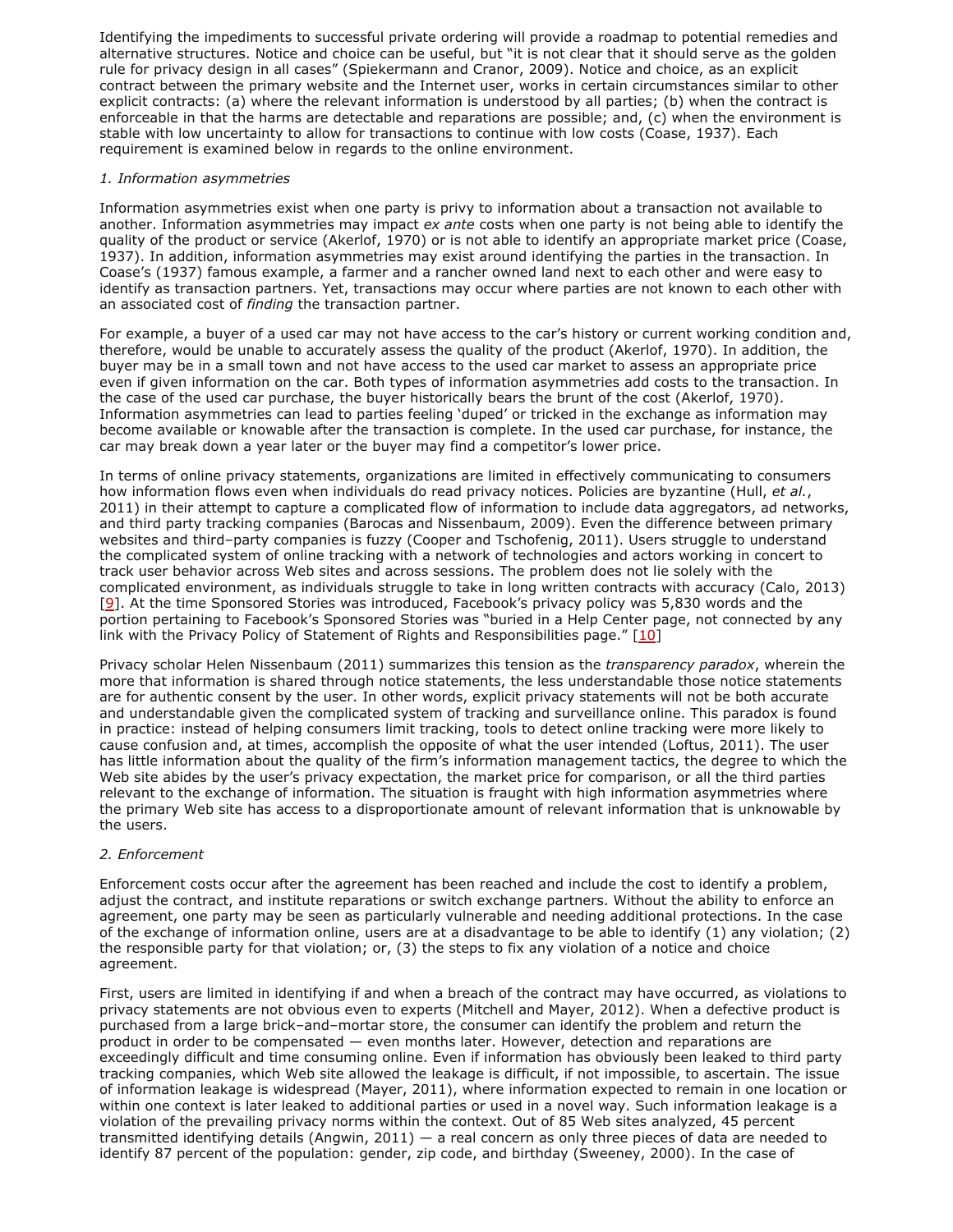Facebook's Sponsored Stories, users had to be notified by recipients that their preferences were being broadcast as the information leak was not immediately obvious to the user.

Second, enforcement is difficult with notice and choice agreements as many of the relevant and responsible actors are not party to the actual agreement. Beacons, Web bugs, cookies, and flash cookies are used by tracking companies to follow users' online activities. The actors and flow of information online are obscure with many indirect, third–party organizations involved (Barocas and Nissenbaum, 2009). Even organizations with the best of intentions to notify users struggle to communicate complicated and changing policies which, given the large network of actors in the online space, may conflict with the policies of their online partners such as ad networks, third–party organizations, and user–generated applications (Brunton and Nissenbaum, 2011).

Third, while switching exchange partners is possible, *e.g.*, a user could switch from one travel site to another, violations of the privacy agreement are not retractable. In other words, once the information is leaked either to a third party or to friends as in Sponsored Stories — the user cannot demand that the information be 'unleaked'. *Ex post* costs include identifying infractions to the contract as well as negotiating possible remedies to the infraction. However, there is no 'undo' button online as the information quickly moves from the primary site to the network of tracking organizations. Even if the Web site is identified as disclosing information to a third party, the user has little recourse as the data is quickly sold to large data aggregators and networks. Enforcement of explicit contracts online is costly for the user because: (a) the explicit agreement is between the primary website and the user where third parties are violating the agreement; (b) detection is difficult; and, (c) reparations are not feasible for the user. Without adequate enforcement mechanisms, users are not given the ability to enforce the contract  $-$  either through reparations or exit  $$ which is necessary for successful private ordering and fair exchange.

#### *3. Uncertainty*

In addition to the cost to discover relevant prices and to negotiate and conclude the contract, transaction costs include the cost to identify necessary changes to the contract  $[11]$ . While "all complex contracts are unavoidably incomplete" (Williamson, 2002), maladaptation occurs when parties are not able to adjust in a cost–efficient way based on new information (Williamson, 1975, 1986; Hoofnagle and Whittinger, 2012). Explicit contracts work best when the environment is stable with few material changes in the foreseeable future for all parties.

The online environment is uncertain, where the future possibilities around the flow of information are difficult to predict. New technological capabilities introduce the problem of unknown, future information leakage where information expected to remain in one location or within one context is later leaked to additional parties or used in a novel way (Mayer, 2011). The use of cookies gave way to flash cookies which were followed by super and *uber* cookies (Jackson, 2011; Mayer, 2011; Tene and Polentesky, 2012). Similarly, behavioral tracking was followed by browser finger printing, device fingerprinting, and history sniffing. Each successive innovation brings increasingly persistent tracking capabilities with new information being gathered by new actors. Privacy policies change frequently in order to incorporate technological upgrades and novel privacy measures, which renders keeping abreast of the most recent version a herculean task for users (Wurlgler, 2010; Hull, *et al.*, 2011; Barocas and Nissenbaum, 2009).

#### *Summary*

With the current notice and choice approach, once the information exchange occurs, the information is deemed public, owned, or fairly gathered by the Web site with only those norms or expectations explicitly written in the agreement governing the exchange. Web sites are in a state where 'anything goes' (Nissenbaum, 2004), leaving little guidance to make sense of the inevitable novel technological capabilities and changes to information technology. In relying on explicit notice and choice to govern privacy expectations, the Web sites take a "Schillerian" approach where "what is not forbidden is allowed" [\[12\]](http://firstmonday.org/ojs/index.php/fm/rt/printerFriendly/4838/3802#12). In fact, the only affirmative responsibility of Web sites is adequate notification (Calo, 2013).

Notice and choice as the sole mechanism to address privacy fail where similar explicit contracts fail: where the environment renders the transaction costs of the exchange too high. High information asymmetries, enforcement costs, and uncertainty combine to make the online environment hostile to effective explicit contracting.

## **Possible remedies for privacy online**

Privacy agreements governed by notice and choice fail to adequately address privacy expectations online, leaving two approaches to ameliorate privacy concerns. First, the existing approach to privacy online could be modified to possibly resuscitate notice and choice as a mechanism to govern information exchanges online. Second, a new governance mechanism for the information exchange would shift to focusing on brand name and reputation with credible contracting and trust to govern the exchange. Both approaches are explored below.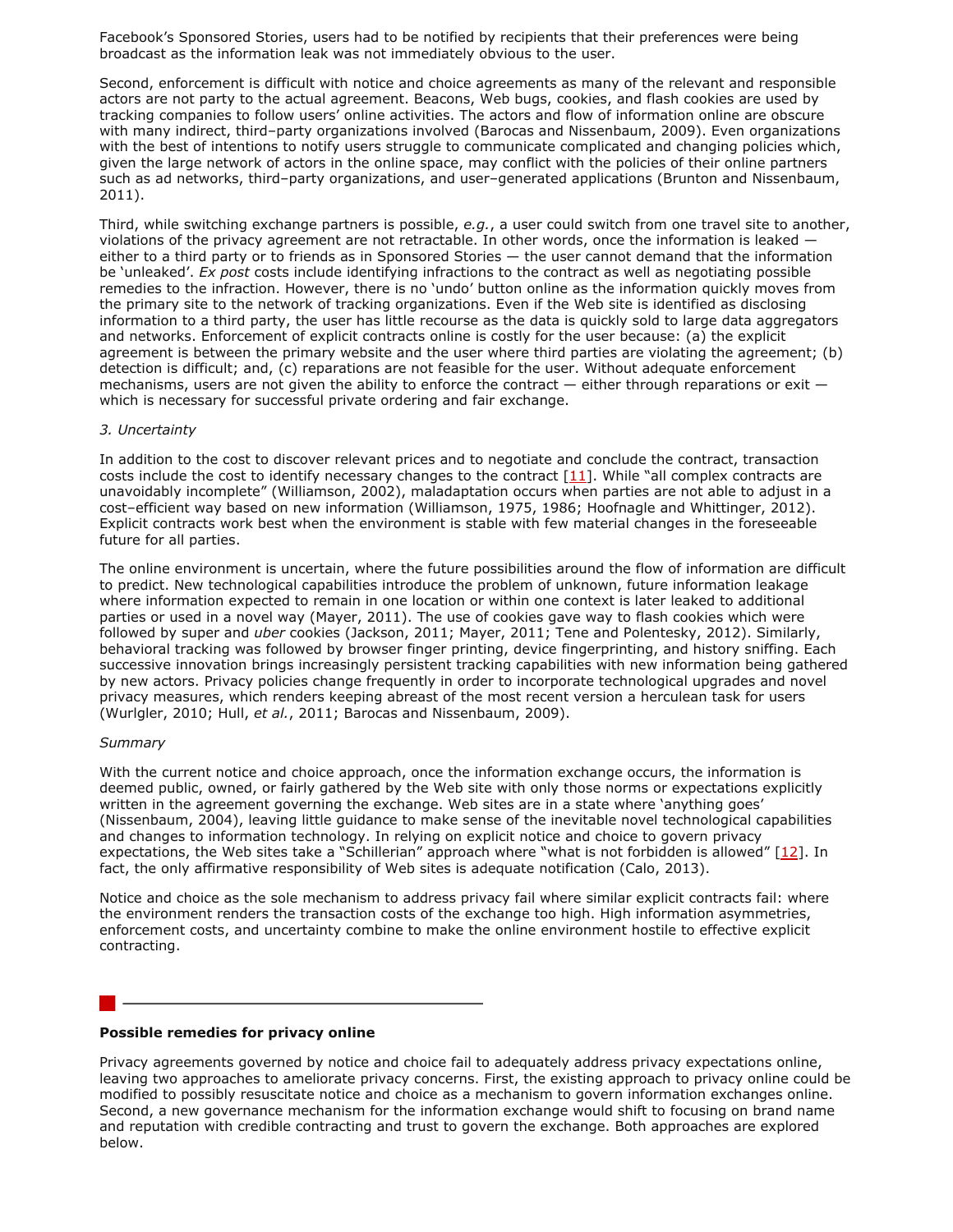## *Adjustments within the existing notice and choice approach*

Small, mutual adjustments of behavior to resolve social frictions should be expected in a market. Stability in private ordering is possible "through discriminating alignment, where by transactions (which differ in their attributes) are aligned with governance structures (which differ in discrete structural ways and display different adaptive capacities) so as to effect an economizing result" (Williamson, 2002). In other words, potential remedies should provide a harmonizing effect (Williamson, 1981).

In his famous examination of the market for lemons in the used car industry, economist Akerlof (1970) provides four options to realign a transaction with the governance structure: (1) increase the ability to identify quality; (2) add guarantees; (3) provide licensing practices; and, (4) focus on brand name and reputation. The first three work within the existing notice and choice approach and attempt to relieve some of the frictions in the exchange: information asymmetries, enforcement issues, and uncertainty [\[13\]](http://firstmonday.org/ojs/index.php/fm/rt/printerFriendly/4838/3802#13).

First is the ability to **identify quality** for users' attempts to remedy the information asymmetries around the pricing mechanism. For example, the browser add-on "Terms of Service; Didn't Read" (TOS;DR [http://tosdr.org\)](http://tosdr.org/) analyzes privacy policies of online services and summarizes the analysis in a grade for the policy. A grade of "Class E" (on a scale from A to E) would include a service that takes credit for users' content, indemnifies the service for any claims, and does not really delete content a user thinks is deleted. TOS;DR highlights the important differences in the privacy policy of telecommunication and online services so that users can incorporate the particular policies into their decision to use the service. Similarly, recent work on privacy seals (Hann, *et al.*, 2008) and privacy labels (Kelley, *et al.*, 2009) propose to reduce the information asymmetries online for the user by offering meaningful information about the privacy policy in an easily digested format. In an experimental study through a Future Privacy Forum 2009 initiative, Professor Cranor examined privacy nutritional labels in order to standardize privacy notices online. Certificates or seals give an immediate signal to the user as to the quality with mixed results in practice (Hann, *et al.*, 2008), and a labeling mechanism by which a Web site's match to a user's desired privacy expectations has been proved successful in experimental studies (Aquisti and Varian, 2005; Aquisti and Grosslags, 2005; Aquisti, *et al.*, 2011).

Second, **guarantees** of the product or service serve to shift the risk and responsibility from buyer (Internet user) to seller (Web site) in an attempt to assuage concerns about uncertainty. Users do not have the knowledge or power to explicitly call for particular contingencies with rapidly changing actors and tracking capabilities (Brunton and Nissenbaum, 2011), and a trend in privacy scholarship calls to shift the burden from users to business (Tene and Polenetsky, 2012; Martin, 2012). The focus with privacy online has been on the users to choose wisely, thereby placing the burden on individuals to decide when to share information. Rather than focus on 'don't tell' as the main remedy, law scholar Peppet (2010) proposes focusing instead on 'don't ask' or 'don't use' to change the flow of information and place the responsibility on Web sites rather than users. Similarly, the proposed 'undo button' and the right to be forgotten (Rosen, 2012; U.S. White House, 2012) as well as treating changes to privacy policies as a change in the Web sites' trademark (Ohm, 2013) place a burden on the Web site to uphold their policies and adds to the cost of retaining data  $[14]$  $[14]$ .

Third, Akerlof suggests **licensing practices or industry best practices** to guide behavior and aid in enforcement within notice and choice. The FTC's "Do Not Track" report and commonly accepted practices are seen as attempts to recommend industry best practices. Within regulation, the Commercial Privacy Bill of Rights Act of 2011 further pushes enforcement to the FTC. Recommendations at the browser level, such as adding tracking protection or the voluntary conformance to standards supplements work with the Better Business Bureau to highlight best practices within a notice and choice approach. Similarly, the application "Clueful" scans applications on smartphones and shows which application are "not malicious" in conforming with the best practices defined by the company (Perez, 2013b).

| Table 1: Approaches to fixing privacy online.        |                                                         |                                                  |                                                            |  |  |
|------------------------------------------------------|---------------------------------------------------------|--------------------------------------------------|------------------------------------------------------------|--|--|
| Governance mode                                      | Possible<br>amelioration                                | <b>Attempts to</b><br>fix<br>(Problem<br>online) | <b>Continuing</b><br>hurdles                               |  |  |
| <b>Explicit contracts &amp;</b><br>transaction focus | Identify<br>quality<br>through seals,<br>Use TOS;DR     | Information<br>asymmetry                         | Transparency<br>paradox<br>(Nissenbaum,<br>2011)           |  |  |
|                                                      | Licensing<br>practices or<br>industry best<br>practices | Enforcement                                      | Identifying<br>breaches of<br>contract                     |  |  |
|                                                      | Guarantees                                              | Uncertainty                                      | Technological<br>instability<br>with data<br>retention and |  |  |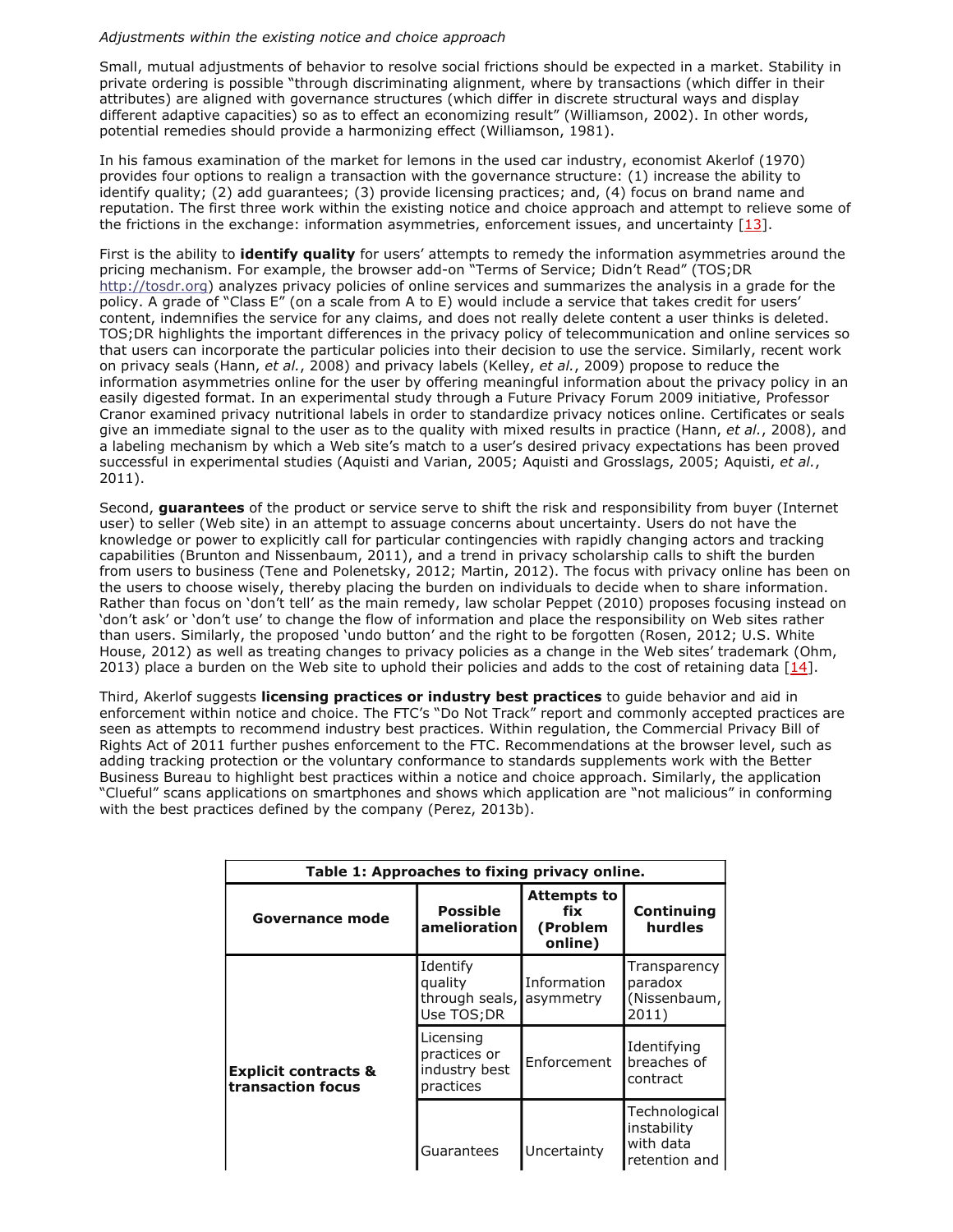|                                                      |                                                                                                                                       |                                                              | possible<br>second use                                                                                                            |
|------------------------------------------------------|---------------------------------------------------------------------------------------------------------------------------------------|--------------------------------------------------------------|-----------------------------------------------------------------------------------------------------------------------------------|
| <b>Laws and</b><br>regulation/Government  <br>focus  | Limits in data<br>access and<br>use                                                                                                   | "Anything<br>qoes"<br>(Nissenbaum,<br>2004)                  | Inability to<br>innovate with<br>outdated<br>regulations.<br>Loss of trust<br>between<br>parties by<br>relying on<br>regulations. |
| <b>Trust and</b><br>reputation/Relationship<br>focus | Focus on<br>privacy in<br>practice with<br>firms<br>increasingly<br>responsible<br>for privacy<br>norms of<br>information<br>exchange | Schillerian<br>approach<br>(Solove and<br>Schwartz,<br>2011) | Identifying<br>evolving<br>privacy<br>expectations<br>and contexts                                                                |

#### *Alternative modes of governance*

The frictions around privacy online are not easily ameliorated. Nissenbaum's concept of a transparency paradox shows that revealing more information to a user is not necessarily a fix to information asymmetry. Specifically, relying on better notification within a simple exchange does not resolve how to fully explain the current and possible secondary uses of information while not overwhelming the user. Further, the nature of information sharing and leakage online is fundamentally different than, for example, purchasing a defective bike from Target. While parallel service examples exist which are not 'returnable' — such as a wedding reception — breaches online remain difficult to identify in a timely manner to make consumer decisions. When the environment for an exchange is inhospitable to governance through an explicit contract, conflicts arise, solutions are not mutually beneficial, and transaction costs are high. Alternative governance structures may be necessary to create stable relationships rather than attempt to modify the existing reliance on notice and choice within a simple market exchange.

Outside the current notice–and–choice mechanism, a focus on **brand name and reputation** shifts the exchange away from the one–shot dilemma governed by an explicit contract to a long-term relationship or repeated transactions governed by trust (Kollock, 1994), credible contracting (Williamson, 2002), or implicit rules (Akerlof, 1970).

**Market for rubber and rice**. Kollock (1994) provides a useful parallel example of a market with evolving governance structures in his comparison of the original markets for rice and rubber. The market for rice had low information asymmetries and minimal uncertainty surrounding the transaction for both buyer and seller. The quality of the rice was known immediately to both parties by feel of the rice, and the conditions for use were stable after the transaction. Furthermore, competitors were available in the market. Such an environment is more closely aligned with typical economic context for explicit contracts: where information is readily and easily attainable by both parties and switching costs are low, the trade can be performed in an anonymous exchange governed by an explicit agreement. In such a situation, reputation matters little (Kollock, 1994).

However, in the market for rubber, the information about the product was *not knowable* at the time of sale, as time was required to ascertain the quality of the rubber. Yet, exchanges in such an environment with high information asymmetries and uncertainty still prevailed. According to Kollock, the exchange of rubber survived not through a spot market, or with a simple exchange governed with an explicit contract, or through blind trust in the seller, or with an elaborate governance structure. Instead, the exchange of rubber shifted to one "with personal, long term exchange relationships between particular buyers and sellers" [\[15\]](http://firstmonday.org/ojs/index.php/fm/rt/printerFriendly/4838/3802#15) which allowed for the development of fairness and trustworthiness within relationships (Kollock, 1994). In doing so, parties with a reputation for trust realized a competitive advantage by decreasing the costs to correctly price the product and for enforcement. In the case of rubber, "the possibility of repeated exchanges means commitment can be used as a response to the risks that derive from information asymmetry" [[16\]](http://firstmonday.org/ojs/index.php/fm/rt/printerFriendly/4838/3802#16). The governance structure shifted to be better aligned with the attributes of the transaction.

*For online privacy, many may desire a market that is similar to that of rice, where information is known, enforcement is possible, and uncertainty is minimal.* However, the current market is closer to that of rubber, where identity and reputation matter. Transaction cost economists recognize the important "difference between generic transactions with faceless buyers and sellers who exchange standard goods at equilibrium prices versus exchanges where identities matter and continuity of the relationship has significant costs and consequences" (Williamson, 2002).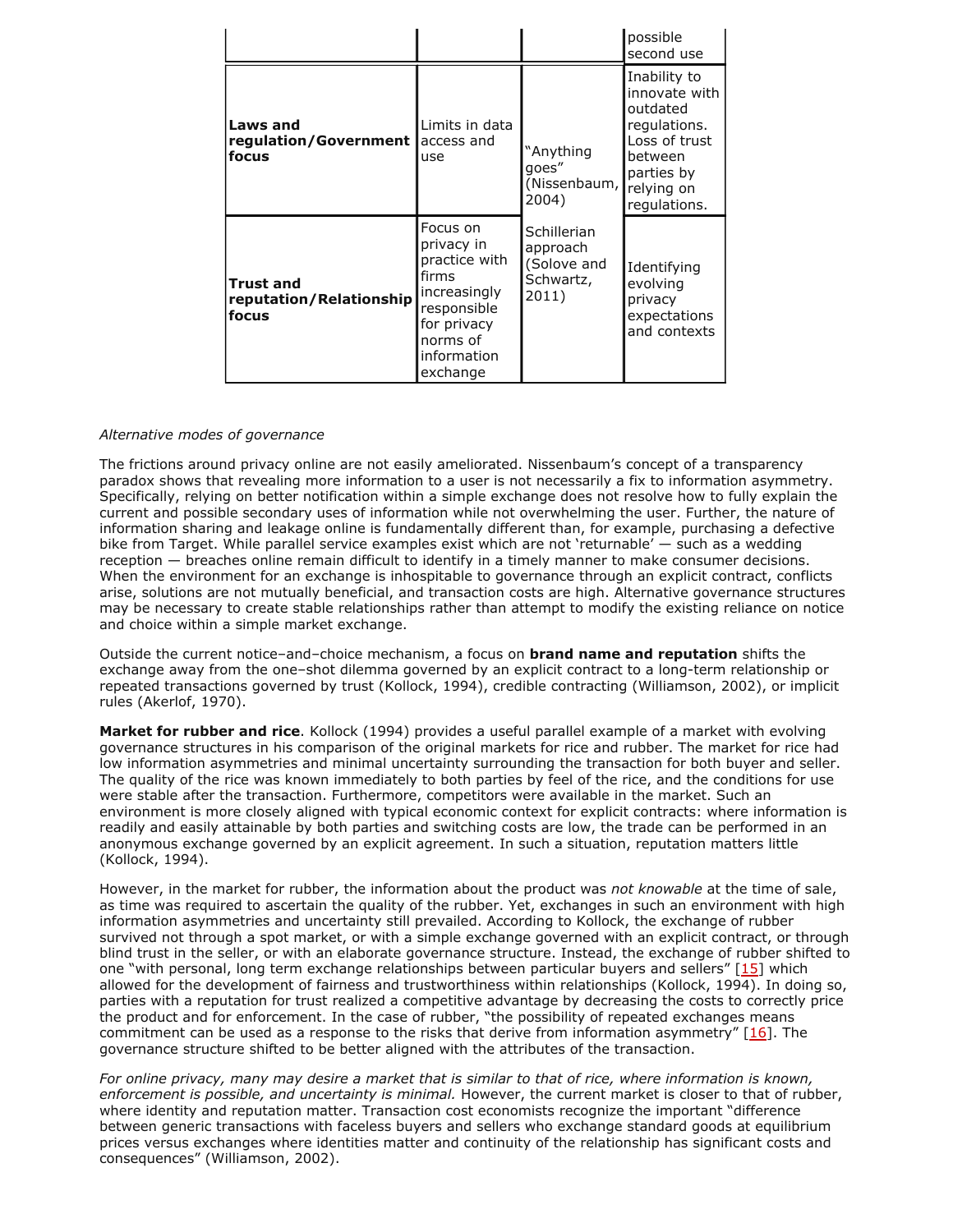Parties are in a bilateral dependency when asset specificity and contractual hazards render parties "vulnerable" (Williamson, 2002, quotes in original). And when parties are vulnerable, the simple market gives way to credible contracting where identity and continuity is important (Williamson, 2002) to allow reputations to develop. Credible contracting, within transaction cost economics, offers parties mechanisms for information disclosure and verification, specialized dispute mechanisms, penalties, etc. to account for the increased vulnerability through asset specificity, contracting hazards, and information asymmetries.

**Requirements for brand and reputations to develop**. For brand and reputation to effectively govern a particular transaction type, identity, repeated transactions, and preferences become important. First, rather than the faceless buyers and sellers in the simple spot market, identity matters in a bilateral dependent relationship in order for brands and reputations to develop. The need to identify an opportunistic or defrauding firm renders opportunism or fraud unprofitable (Coase, 1988). Second, repeated transactions offers incentives to firms to modify their behavior and align the quality and price of the product with the desires of the buyer. The frequency of repeated transactions increases the efficacy of reputation effects as well as the incentives to incur cost of any specialized internal governance (Williamson, 2005). Within longterm relationships, such as in the market for rubber, repeated transactions take on the form of continuity of the particular relationship poor performance can put future transactions at risk. However, reputational effects put additional transactions at risk with third parties; poor performance can put transactions at risk with other parties. Third, relying on brand and reputation requires signals from the consumer that are then indicated in prices and quality. These signals, in the form of voice, are as important as the ability to exit in private ordering [\[17\]](http://firstmonday.org/ojs/index.php/fm/rt/printerFriendly/4838/3802#17). For example, buyers of rubber needed to explain to sellers their criteria for value; and online users and firms need a mechanism to voice their preferences.

In situations such as the market for rubber described above, reputations are built over repeated transactions through a continuous relationship, where the identities of the parties are known. In addition, institutional trust can develop through societal norms, professionalism, or a network of buyers and sellers. For example, diamond dealers in New York City are embedded in a close–knit community of merchants where the cost and consequences of fraud or opportunism are magnified by the number of future transaction affected (Williamson, 1993). Rather than lose one customer, a fraudulent dealer of diamonds or rubber could lose all future business within that network. Therefore, **rather than trust in a particular dealer, customers have trust in the network** to identify fraudulent or opportunistic dealers (Coase, 1988) and exact punishment in the form of voice and exit to serve as incentives for firm behavior (Williamson, 2005).

This institutional trust in a network (Williamson, 1993) would be a viable option for privacy online. Users and Web sites are plagued with the problem of identity and continuity  $-$  users have trouble identifying transgressions online and associating them with a particular Web site; Web sites have little incentive to modify their approach to privacy when the cost and consequences center on losing a single user. Within credible contracting, vulnerable parties need mutual confidence from a collective organizing structure (Williamson, 2002), and without the general social norms to govern privacy online, parties will need to rely on the institutional trust in a network  $[18]$ .

Akerlof's suggestion to rely on brand and reputation could work online by creating a network that identified Web sites, allowed brands and reputations to develop based on feedback of users and experts, and gave users and Web sites a mechanism to signal preferences at a fine grain level. Similar to Angie's List [\(angieslist.com](http://www.angieslist.com/) — "reviews you can trust" for local merchants) or Trip Advisor [\(tripadvisor.com](http://www.tripadvisor.com/) — reviews for hotels and travel), users would have a mechanism to check on the reputation of a Web site in meeting privacy expectations before entering into a transaction.

This online network around privacy in the form of a Web site would parallel Kollack's rubber merchants and Williamson's diamond dealers by increasing the cost and consequences of fraud and opportunism. Rather than focusing on continuity within a single relationship, a Web site would risk discontinuing the relationships with a larger group of users on the network with a bad review or reputation. In addition, the site would provide signals to the Web sites for the preferences of users and allow practices of Web sites to be accessible to users.

Within the online economic environment, where parties are vulnerable in the exchange, reputation (Akerlof, 1970), trust (Kollock, 1994), and credible contracting (Williamson, 2002, 2005) become critical. In fact, trust is more likely in situations, such as the rubber market, where information asymmetries introduce significant risks rather than in the rice market where information is available with lower risk (Kollock, 1994). As noted by Kollock, "risk creates a breeding ground not only for trust but for exploitation as well" [\[19](http://firstmonday.org/ojs/index.php/fm/rt/printerFriendly/4838/3802#19)].

The shift from focusing on notice and choice governing simple market exchanges to relying on credible contracting where identity, repeated transactions, and trust govern the information exchange rewards firms who build a reputation around respecting privacy expectations. Importantly, firms must now understand the evolving privacy expectations of uses for different contexts rather than rely upon adequate notification. Fortunately, privacy scholarship has already identified how users develop privacy expectations within particular contexts, and the associated tactics for firms to meet privacy expectations are outlined below.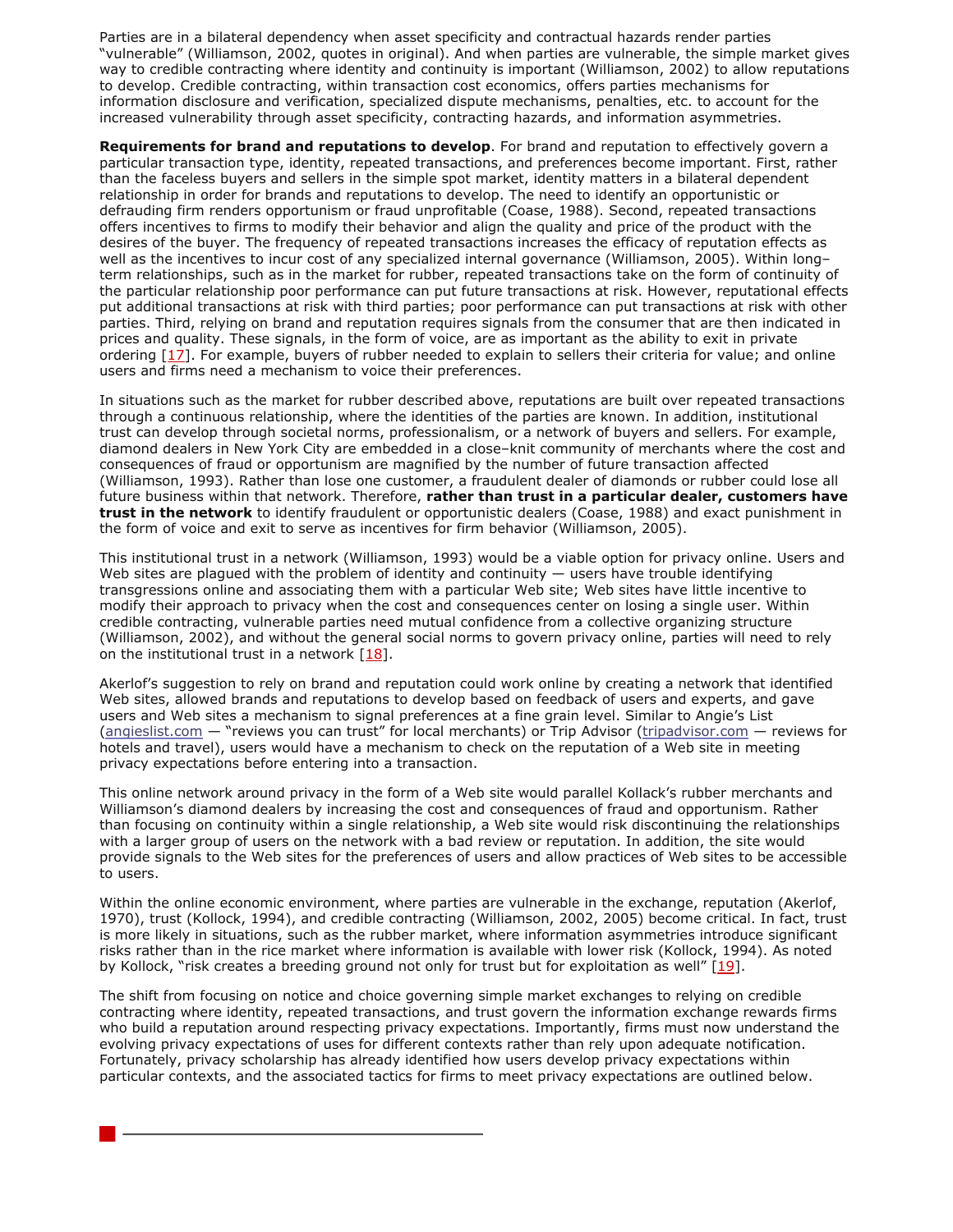## **Developing a privacy reputation: Privacy in practice**

Similar to the market for rubber, privacy scholarship reinforces the need to develop rules and expectations within a particular relationship rather than rely on adequate notification through an explicit contract. Online "transactions are governed by norms", and both users and business must conform to those norms (Sloan and Warner, 2013). A growing body of research has focused on privacy as being contextually defined, thereby examining privacy norms within a specific set of relationships or contexts (Nissenbaum, 2004, 2009; Solove, 2002, 2006; Martin, 2011, 2012; Sloan and Warner, 2013). Contextual approaches view privacy expectations as the developed rules about when, why, and how information is exchanged within a particular community or relationship.

More specifically, irrespective of notice and choice, individuals consider the consequences of the use and misuse of information for a particular information exchange to identify the appropriate set of privacy rules and expectations for that context  $[20]$  $[20]$ . This rule–utilitarian approach — whereby rules and norms are developed with the costs and benefits to the many stakeholders in mind (Mill, 1863; Gustafson, 2008; Armstrong, 2004) — explains how individuals develop privacy norms within particular relationships. The privacy expectations are developed and evolve within a community for a particular purpose, and individuals take into consideration the consequences of a rule in developing such privacy norms and expectations.

A shift from explicit contracts to informational norms also changes the responsibility of the firm from adequate notification to supporting the cost–benefit analysis of privacy rules. For privacy online, a rule– utilitarian approach would suggest that Web sites and users develop privacy expectations taking into consideration the benefits and costs of a particular practice. The rules would not necessarily be grounded in written contracts, and the Web site would take on the burden to manage these norms and expectations as the firm is in the best position to do so given their knowledge and power in the relationship.

#### *Privacy in practice in scholarship*

This pragmatic, rule–utilitarian model is part of a general cross–disciplinary trend to identify privacy rules based on the consequences within a particular relationship or context rather than conformance to an explicit contract. Within information systems, the 'privacy calculus' suggests that individuals assess outcomes as a result of providing information (Culnan and Armstrong, 1999; Dinev and Hart, 2006; Li, *et al.*, 2010). Consumers perform a risk"benefit analysis (Malhorta, *et al.*, 2004) which can be internalized into a privacy norm (Xu, *et al.*, 2009). Individuals are then seen as trading information in exchange for specific benefits (Westin, 2003) as well as considering expected harms (Calo, 2013). Similarly, privacy pragmatists (Westin, 2003) are defined as those individuals willing to permit the use of their information (a) if they are given a rationale and tangible benefit; and, (b) if they sense that safeguards are in place to prevent misuse  $[21]$  $[21]$ . This negotiation is also framed as the willingness–to–sell versus the willingness–to–protect information online in experimental studies (Acquisti and Grosslags, 2005).

Within public policy, the Federal Trade Commission (FTC) considered a consequences–based model that attempts to identify specific harms in order to develop privacy norms to deemphasize notice and choice as a goal (Beales and Muris, 2008). While critics find this particular rule–utilitarian approach too focused on economic and physical harms, as well as being reactive to harms that have been established rather than prescriptive [[22\]](http://firstmonday.org/ojs/index.php/fm/rt/printerFriendly/4838/3802#22), this harm–based model — and not notice and choice — served as the basis of the FTC's popular Do Not Call List (Beales and Muris, 2008) by allowing for different rules to govern different contexts.

This pragmatic approach is found within legal scholarship with the use of tort law on issues of privacy. Privacy through tort law is positioned against property approaches to privacy, including FIP and the current notice–and–choice approaches (Bambauer, 2012) [\[23](http://firstmonday.org/ojs/index.php/fm/rt/printerFriendly/4838/3802#23)]. Tort law focuses on broader societal interests and is a more pragmatic approach to privacy in that the rules are constructed with consequences in mind (Calo, 2011). For example, an examination of consequences guides rules around frictionless sharing (McGeveran, 2012), Facebook and Google (Tene and Polonetsky, 2012), and the use of utility bills for credit worthiness (Bambauer, 2012). In addition, Solove (2002) explicitly takes a pragmatic approach to conceptualizing privacy by allowing the privacy norms to develop within a particular context rather than residing as an objective definition outside a particular situation.

Finally, privacy as contextual integrity (Nissenbaum, 2004, 2009) places the concept of negotiated privacy norms at the forefront in a conceptual framework. Within privacy as contextual integrity, rules about how information flows within specific contexts constitute expectations of privacy, and these rules are developed based on the potential harms and benefits to the context and the individuals in the context. As Nissenbaum notes, privacy norms should "define and sustain essential activities and key relationships and interests, protect people and groups against harm, and balance the distribution of power" (Nissenbaum, 2010). Similarly, privacy as a social contract within business ethics builds on Nissebaum's theory and suggests specifically that privacy norms are developed with consequences in mind (Martin, 2012).

Privacy in practice is not synonymous with assuming that individuals *relinquish privacy* in order to gain something in return as with privacy as a commodity or the privacy paradox or some readings of a privacy calculus, privacy as a second exchange, and privacy pragmatists. In other words, individuals can be mistakenly seen as giving up some measure of privacy to benefit from a transaction (*e.g.*, customizing products, using electronic health records, or having books suggested online) rather than negotiating over the privacy norm itself [[24\]](http://firstmonday.org/ojs/index.php/fm/rt/printerFriendly/4838/3802#24). Instead, actors within a context negotiate what the privacy rules will be while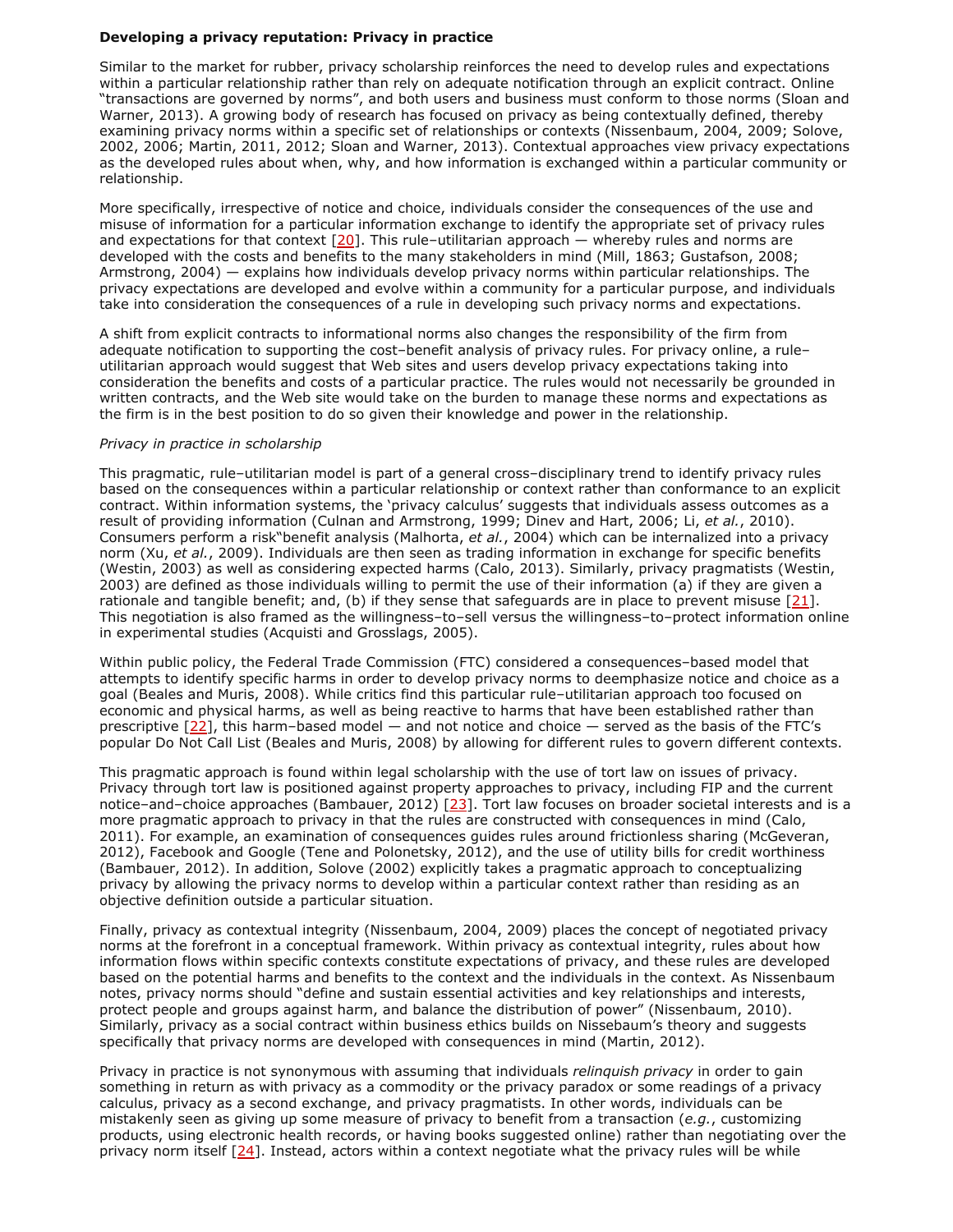retaining every expectation of privacy. More specifically, the very function of privacy norms is developed within a context using the cost-benefit analysis [\[25\]](http://firstmonday.org/ojs/index.php/fm/rt/printerFriendly/4838/3802#25).

## *Privacy in practice analysis*

A rule–utilitarian approach, as described above, shifts the focus from controlling information as property towards identifying the mutually beneficial, implicit rules developed within specific situations or contexts. **Importantly for firms, managing privacy in practice shifts the firm's responsibility from adequate notice to identifying and managing the cost–benefit analysis within a specific context**. [Figure 2](http://firstmonday.org/ojs/index.php/fm/rt/printerFriendly/4838/3802#fig2) illustrates the theoretical relationship between harms and benefits governing privacy in practice. Privacy scholarship suggests that individuals who develop privacy rules consider the magnitude of the harm, the probability of the harm being realized, and the expected benefits of sharing information. The concepts are briefly explored below to illustrate how a pragmatic approach to privacy in practice would be researched in the future.



**Figure 1:** Privacy in practice.

**Magnitude of potential harm.** Traditionally, privacy rules develop to limit the potential harm that occurs from the misuse of information. Prosser (1960) famously outlined four types of harms that are still used to explain individual harms from privacy violations: intrusion, disclosure of embarrassing facts, placing information in a false light, and appropriation. Less quantifiable harms are more difficult to systematically address such as embarrassment and humiliation (Solove, 2006), the inhibition of an individual based on how others might react and judge (Nissenbaum, 2004), and reputational and breaches of trust (Bambauer, 2012). Calo (2013) views these more–difficult–to–quantify–harms as subjective: just as assault is apprehension of battery, individuals can be harmed by the *perception* of observation as largely an apprehension of unwanted information driven injury. For example, the harm caused by Facebook Sponsored Stories would fall under Calo's subjective harm category as individuals would have difficult attributing monetary damages to harm from discrimination, lost jobs, lost companionship, etc. Tene and Polonetsky (2012) summarize the incorporation of potential harms in developing privacy rules for a particular context by suggesting the question, "does information flow harm users, interfere with self–determination, or amplify undesirable inequalities in status, power, and wealth?"  $[26]$ 

**Probability of information leak.** The potential harms outlined above are not a certainty; harms are realized when information is used in a new manner or accessible to new people. The possibility of harm from an information exchange is a function of the degree that the information exchange is protected from misuse,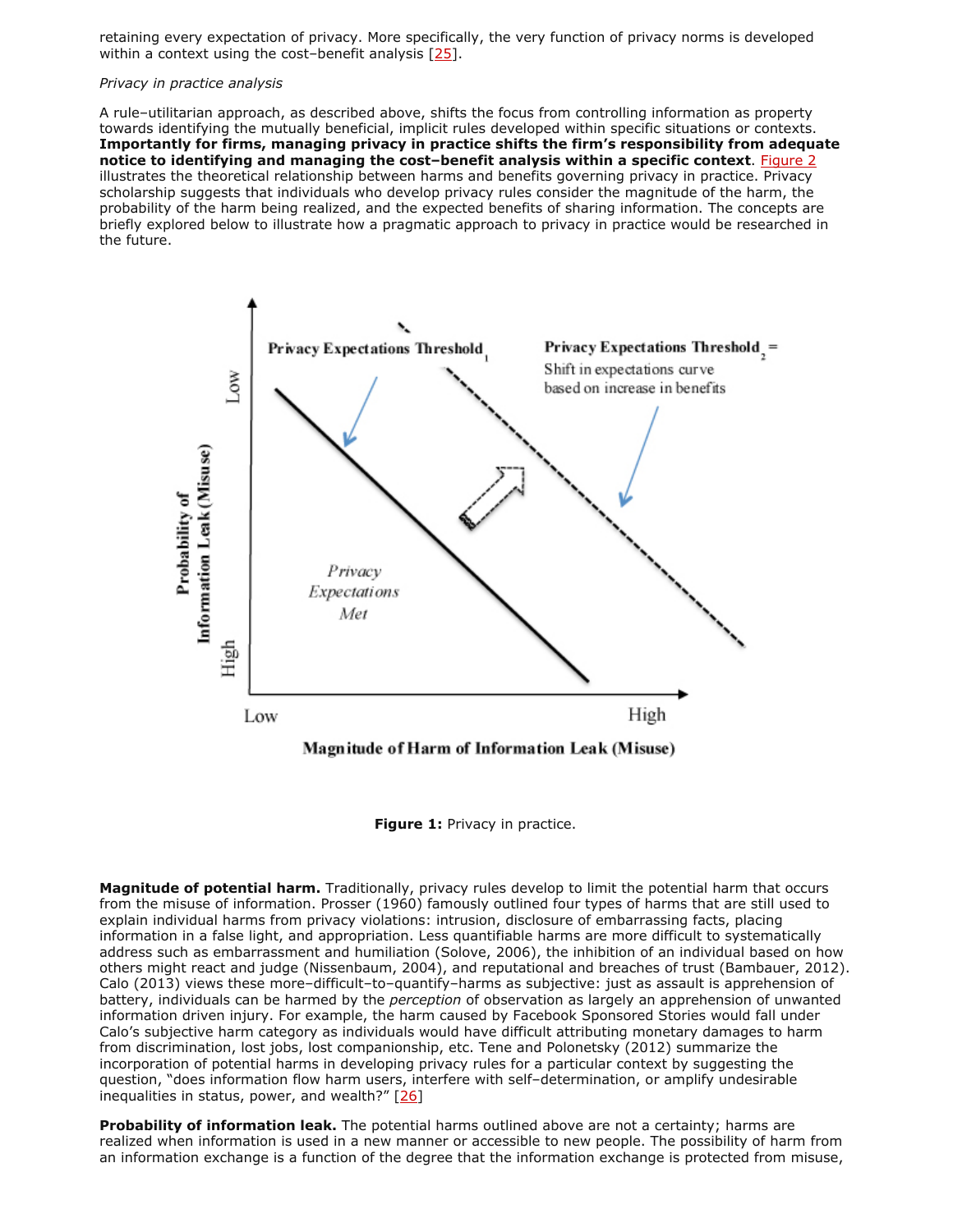such as improper use, unauthorized use, and unauthorized access (Smith, *et al.*, 1996; Malhorta, *et al.*, 2004). For example, a users' name, e–mail, and address details were sent to application developers for Google's Android without the knowledge or choice of the user and without even a request from the developers (Tung, 2013). Similarly, photographs posted to a select group of friends can be resent widely thereby escaping the assumed boundaries of the picture's context (Hill, 2012).

The probability of an information leak varies by the context. Showing a picture to a friend within a house carries a lower chance of information leakage compared to posting a picture on a social network site. Similarly, encrypted data is highly protected with low probability of information being leaked. Within privacy scholarship, maintaining anonymity lessens the degree an individual is identifiable and increases the degree to which their actions are protected. For example, one who is perfectly anonymous need not worry about their actions (Solove and Schwartz, 2011) and enjoys the benefits of being in a protected environment. Within law and information technology scholarship, k–anonymity is used to identify the number of factors to include in a record in order to maintain the degree of anonymity required for a particular situation (Sweeney, 2000). In other words, k–anonymity describes the level of difficulty in identifying individuals, where k represents the number of individuals to whom a pattern of data fits. Detailed data tends to lower the value of k (Spiekermann and Cranor, 2009; Sweeney, 2000). Solove and Schwartz (2011) note that true anonymity has become a myth — with data becoming quickly re-identified (Sweeney, 2000). Instead, the ability to identify should be thought of as a continuum with fully anonymous and fully identified being at two ends of a continuum.

While the use of anonymity as a proxy for privacy is flawed (Smith, *et al.*, 2011), the desire to be *obscure* or hidden from view remains a driver of privacy expectations and protects information from possible leaks. Rather than focus only on identifiability, individuals online and off–line search for a state of obscurity where it is "unlikely that the observation would lead to the deduction of all relevant bits of information necessary to comprehend our actions or utterances" (Hartzog and Stutzman, 2010). For example, individuals actively manage an optimal level of obscurity within particular relationships to protect their actions from leaking to outsiders. The key to obscurity is keeping relevant information away from those it was not intended or avoiding information being leaked.

|                           |      | Possible Harm from 2 <sup>od</sup> Use of Information |                                  |  |
|---------------------------|------|-------------------------------------------------------|----------------------------------|--|
|                           |      | Low                                                   | High                             |  |
|                           | Low  | 'Public' Information -                                | Vulnerable Information –         |  |
| Degree<br>of<br>Obscurity |      | easily accessible and                                 | Sensitive information and easily |  |
|                           |      | inconsequential                                       | accessed or attributed to an     |  |
|                           |      |                                                       | individual                       |  |
|                           | High | Over-Protected/Inefficient                            | Secure Information-              |  |
|                           |      | Information-                                          | valuable, potentially harmful    |  |
|                           |      | valuable information that could be                    | information which is hidden from |  |
|                           |      | more accessible or less obscure                       | view or secondary use.           |  |

**Figure 2:** Relationship between harm and obscurity.

**Meeting privacy expectations.** Greater potential harms require greater protections to decrease the possibility of harms being realized as depicted in [Figure 1.](http://firstmonday.org/ojs/index.php/fm/rt/printerFriendly/4838/3802#fig1) Obscurity and potential harm are related in that an increase in obscurity is necessary with greater potential harms in order for a norm to be seen as meeting privacy expectations. An individual could share innocuous information with a friend using encryption software with a low potential harm and high obscurity. Similarly, an individual could write their social security number on a piece of paper and leave it on the counter of the grocery store. Sensitive data, with an increase in potential harm, requires more protection in the form of obscurity or information friction in order to meet privacy expectations and not feel threatened. In Figure 1, an increase in potential harm requires an increase in obscurity to remain within privacy expectations, and an increase in potential harm on the horizontal access without additional obscurity could cause a scenario to move outside privacy expectations. Likewise, a decrease in obscurity for the same potential harm also moves the norm to outside privacy expectations. For example, medical records, names of rape victims, and the U.S. President's logistical plans are considered potentially harmful if leaked and warrant additional protections so that individuals do not feel threatened and privacy expectations are met. Similarly, privacy research focusing on privacy concerns rather than privacy expectations focus primarily on this 'threat of harm' analysis (Smith, *et al.*, 1996; Smith, *et al.*, 2011).

**Benefits of disclosing information.** Individuals do not only focus on privacy concerns and, all things being equal, individuals take into consideration the benefits or utility of the information exchange when assessing privacy expectations. Beales and Muris (2008) outline the many reasons why individuals' expectations of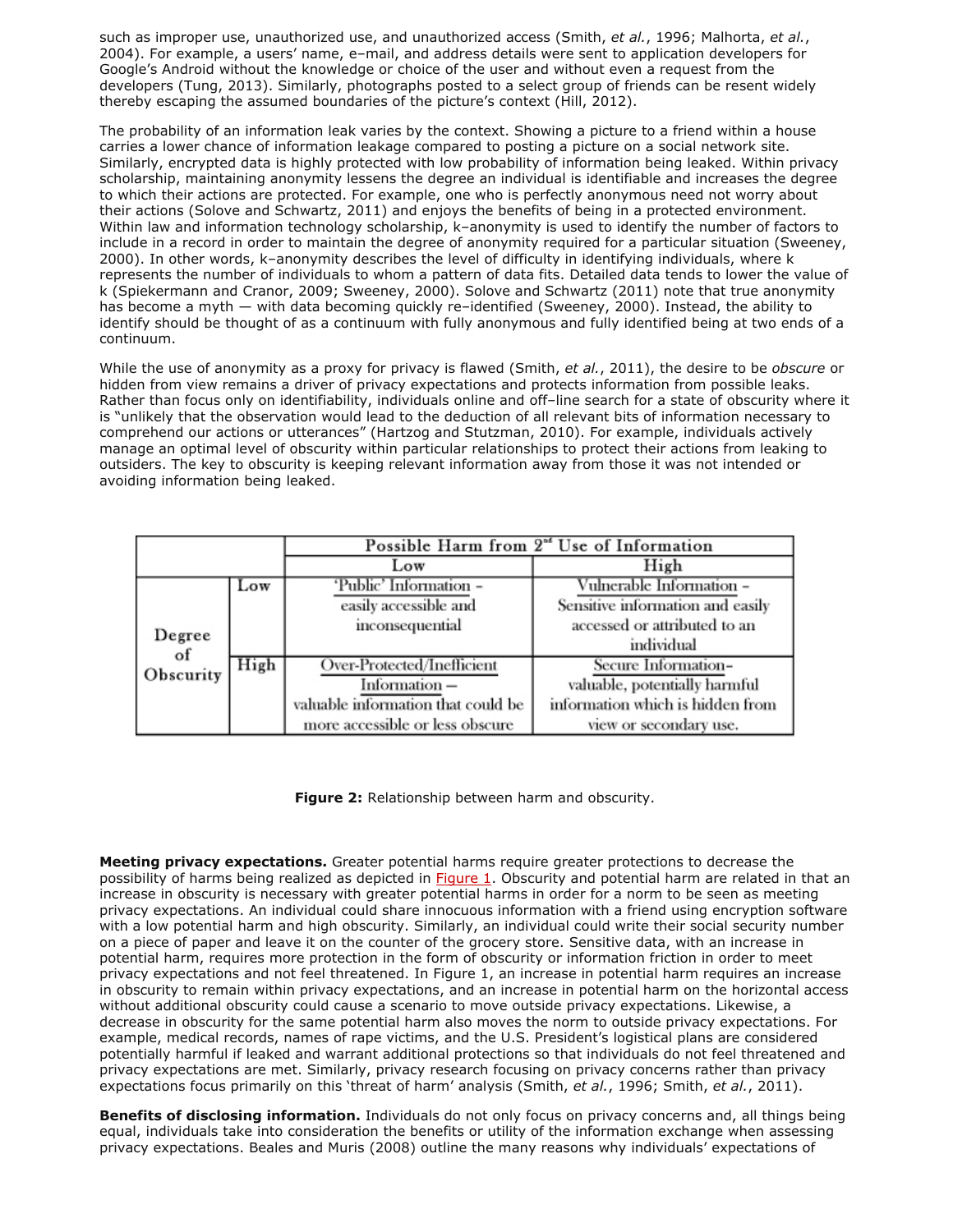privacy are met even when sharing sensitive data. Individuals disclose seemingly sensitive information to decrease the overall risk of fraud, facilitate credit–granting decisions, locate individuals, monitor official conduct, and protect people from predators (Beales and Muris, 2008). In a similar analysis, the use of utility bills to supplement credit reports for credit decisions may benefit the poor who have good payment histories and may not have any credit scores (Bambauer, 2012). The cost–benefit analysis requires careful analysis within a particular context. Bambauer illustrates the complicated analysis around privacy rules where the benefits of a right to be forgotten must be weighed against the possible harms in allowing domestic violence perpetrators to cleanse their records (Bambauer, 2012). Importantly, these benefits are not only monetary in fact, monetary payments of information disclosure are of no significance when the information captured is deemed relevant to the context (Li, *et al.*, 2010). Individuals recognize the non–monetary benefits to sharing information, such as an interest in being able to associate (Swire, 2012) as well as to share information in order to develop relationships and personalities (Nissenbaum, 2004).

### **Implications for practice and research**

Given **Figure 1**, firms have multiple tools at their disposal to move a scenario within privacy expectations: (1) make the exchange more obscure thereby decreasing the probability that the information will be leaked; (2) decrease the possible harm that could come from a leakage by enacting 'do not use' rules that limit the use of data; and, (3) increase the benefit of the information exchange for the individual and the larger community to ensure the purpose of the information is understood. **All three options — increasing obscurity, decreasing harm, and increasing benefits — work to ensure that the information exchange is within privacy expectations without relying on notice and choice.**

**1. Decrease harms.** Specific 'do not use' policies help decrease the potential harm of information sharing (Bambauer, 2012; Peppet, 2010) such as antidiscrimination policies. By limiting the potential harm for individuals and the community through 'do not use' policies, firms effectively make meeting the privacy expectations of users more likely given [Figure 2](http://firstmonday.org/ojs/index.php/fm/rt/printerFriendly/4838/3802#fig2). The threat of unraveling, "when decisions to disclose are seen as a signal and shift the expectations of disclosure for everyone else" (Peppet, 2010), specifically harms those outside the immediate exchange. For example, if enough job applicants voluntarily submit to a drug test, then the default changes from no drug test to taking a drug test, and those that do not submit to a drug test are then seen to be hiding something. Similar problems exist in health insurance and preexisting conditions, employment and intent to become pregnant, and more recently, potential new hires and access to their Facebook account [\[27\]](http://firstmonday.org/ojs/index.php/fm/rt/printerFriendly/4838/3802#27). Along these lines, the World Economic Forum's report focuses on limiting the use of information rather than how information is collected in their report on rethinking personal data [\[28\]](http://firstmonday.org/ojs/index.php/fm/rt/printerFriendly/4838/3802#28).

**2. Increase obscurity.** A number of tactics are available to make information less likely to be leaked while still disclosing information. Floridi (2006) uses the concept of information friction to describe the degree to which information is protected in a given situation. For example, hospitals with separate rooms for each patient would have greater friction than hospitals with only a curtain between patients. Information friction can be physical, technological, or social and captures the difficulty by which others can gather the relevant pieces of information or the degree to which information can leak out of a desired context. Both obscurity and friction capture the range that an individual and their relevant information are accessible and understandable to outsiders or *could become* accessible and understandable to others [\[29\]](http://firstmonday.org/ojs/index.php/fm/rt/printerFriendly/4838/3802#29). Separate, non–linked databases add to the obscurity of the information for Hartzog and Stutzman (2010), would add to the information friction of the situation for Floridi (2006), and make the individual less threatened in [Figure 1.](http://firstmonday.org/ojs/index.php/fm/rt/printerFriendly/4838/3802#fig1) Similarly, having a conversation on an encrypted phone would add to both obscurity and friction. As summarized by a technology writer John Biggs, in a perfect world, individuals would be "susceptible to brute force attacks and social engineering, perhaps, but little else" (Biggs, 2012). While the world is not perfect, firms can move closer to the ideal by increasing user obscurity. For example, famil.io (a photo–sharing application) and Path (a social network site) are designed to limit sharing by default, making the product less prone to information leakage (Lunden, 2013; Perez, 2013a). Similarly, Apple introduced a robust approach to obscuring voice data whereby information is aggregated and then identifiers are deleted from the data (Etherington, 2013). The approach allows Apple to customize their product and improve their service while obscuring the data of users making leakage less probable.

**3. Explain the benefits.** Explaining the possible uses of the data to users has proven to be effective in meeting privacy expectations. U.S. Census response rates improve when the purpose of the questions is explained for society — but interestingly not merely when the benefit to the immediate individual is explained (Martin, 2006). Individuals regularly share information when it is known to benefit either themselves or others: sharing information between doctors is useful for the individual users (Martin, 2012) and disclosing information to credit bureaus is useful for the larger economic community (Beales and Muris, 2008).

While much maligned, tracking cookies are capable of capturing detail to improve users' experience online (Bambauer, 2012), and targeted advertising online is more effective than traditional advertising which "enables companies to offer consumers choices that better satisfy their preferences" (Beales and Muris, 2008; Beales, 2010). Finally, location tracking is useful for research purposes to track happiness, obesity, and traffic planning (Hotz, 2011). Within privacy research, explaining how monitoring is related to the job positively impacts perceptions of employee monitoring (Alder, *et al.*, 2007). And while 68 percent of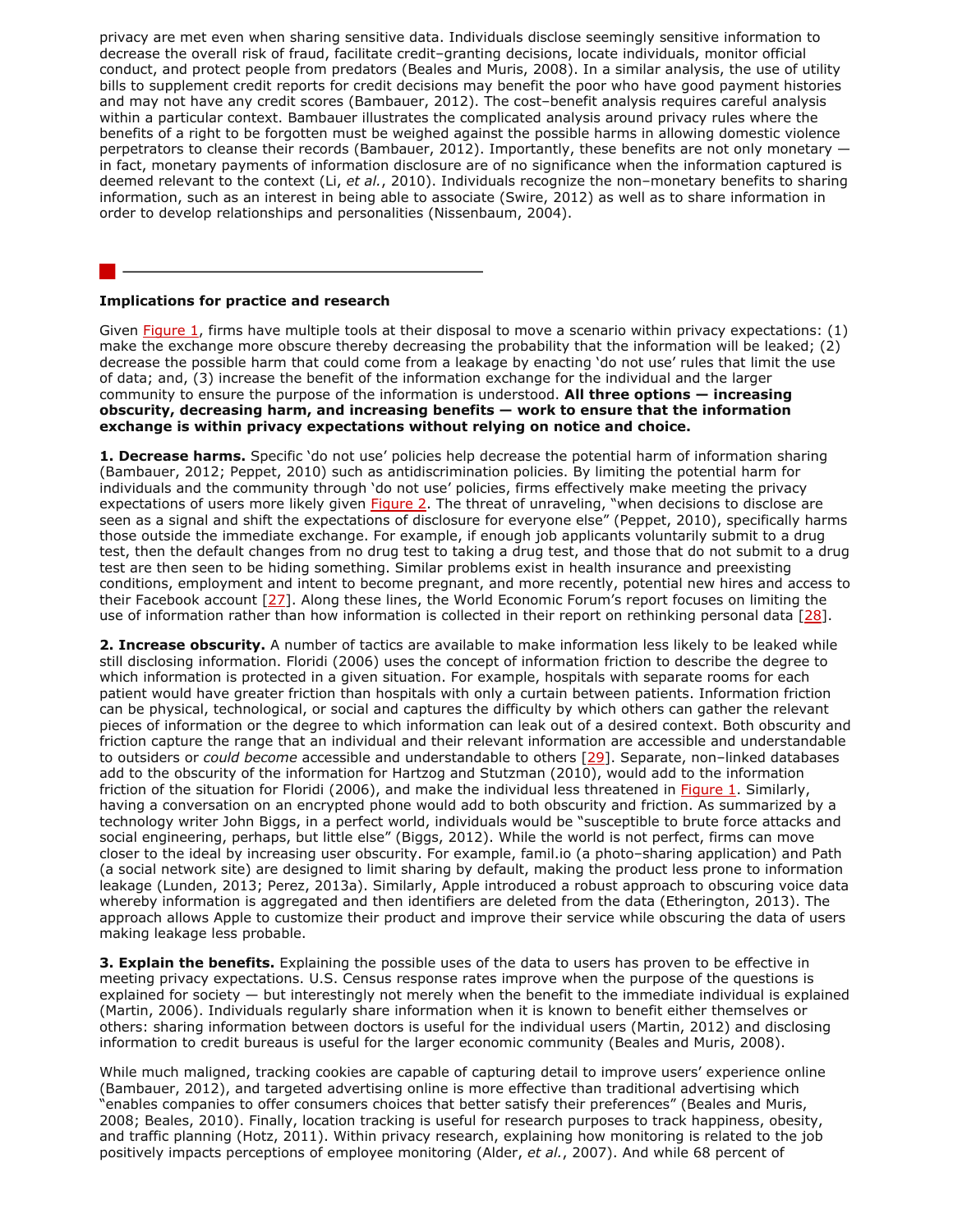Americans reject tracking (Turow, *et al.*, 2009), targeted advertising is more acceptable if useful in matching the context and industry of the Web site (Goldfarb and Tucker, 2011).

Business has a role in ensuring their stakeholders do not feel threatened by developing privacy norms and expectations that are within the privacy expectations of the context. For example, privacy by design is an approach to respecting privacy that focuses on designing the technology  $-$  in this case, the Web site  $-$  with a particular set of privacy expectations embedded in the design (Rubinstein and Good, 2013). As noted by privacy scholar M. Ryan Calo, "You can write a lengthy privacy policy that few will read, or you can design the Web site in a way that places the user on guard at the moment of collection" [\[30\]](http://firstmonday.org/ojs/index.php/fm/rt/printerFriendly/4838/3802#30). Not only should the website be designed with the particular privacy norms in mind, but those value–laden design decisions should be clear to users through icons, cosmetic changes to the Web site, and reminders so that the user is 'nudged' (Acquisti, 2009) in directions of the agreed–upon norms.

#### *Implications for privacy scholarship*

Privacy scholarship relies on Fair Information Practices and notice and choice specifically to judge firms (Williams, 2006) and define a respondent's concern for privacy (Smith, *et al.*, 2011). This paper has suggested an alternative approach to privacy that relies on contextually defined privacy norms, which is supported across disciplines and has implications to privacy research. Privacy norms will depend on the context of the exchange and would need to be examined inductively within a particular practice. The privacy paradox is defined as when an individual expresses strong concerns about privacy but behaves in a contradictory way to those concerns by disclosing information (Smith, *et al.*, 2011; Xu, *et al.*, 2009). However, apparent inconsistencies between a particular practice and responses to an abstract concern about privacy may have an alternative explanation: the practice may be in line with the expectations of the contest as illustrated in [Figure 1.](http://firstmonday.org/ojs/index.php/fm/rt/printerFriendly/4838/3802#fig1) Individuals can have a general concern about privacy while also reserving privacy expectations when disclosing information.

Second, the current governance structure — explicit contracts through notice and choice — relies on a disclosure fallacy: the belief that modifications to the information practices of a firm after disclosure are not a concern of individuals. The disclosure fallacy posits the act of disclosure as dispositive of relinquishing an interest in the use of an individual's information. However, this article suggests that individuals have an ongoing interest in how information is used beyond the initial disclosure of information. In other words, disclosure is not dispositive of relinquishing a right to privacy.

Third, as noted by Sloan and Warner (2013) in their critique of notice and choice and advocation for analyzing informational norms to govern a transaction, "merely to define a tradeoff is, of course, not necessarily to define an acceptable one"  $[31]$ . More work would need to focus on the inductive identification of privacy expectations, the normatively optimal set of privacy norms, and the gap to bridge the two points.

Finally, both Kollack and Coase suggest an additional onus on business ethics when prescribing government action. As summarized by Schwab (1989): "In our world of transaction costs, private parties do not eliminate externalities when the transaction costs of doing so exceed the benefits. Likewise, however, the costs of government intervention may exceed the benefits." Kollock also notes the problems with imposing rules and regulations to govern such exchanges. The negative consequences of an outside party giving guarantees exist because the "average level of interpersonal trust was significantly lower in the certain–quality condition compared to the uncertain–quality condition"  $[32]$ . "In fact, the more the state intervenes ... the more necessary (on this view) it becomes, because positive altruism and voluntary cooperative behavior atrophy in the presence of the state and grown in its absence." In other words, the more we have it [the state], the more we 'need' it, and the more we come to depend on it  $[33]$ . Instead, this paper illustrates an alternative governance mechanism may be a viable option to address privacy concerns online.

#### **Conclusion**

Notice and choice constitute a particular structure to govern transactions online. While aligned governance structures provide order, minimize conflict, and result in mutually beneficial solutions (Williamson, 2002; van Oosterhout, *et al.*, 2006), the current status of privacy online and the arguments here suggest that notice and choice have ceased to be viable amelioration of privacy concerns online. The existence of a misaligned structure  $-$  such as the current notice and choice regime for online privacy  $-$  is normal and expected within the messiness of a market economy. Small acts of rebellion against the current regime, such as the use of obfuscation technologies to hide from Web sites (Brunton and Nissenbaum, 2011), are the 'canaries in the coal mine' of misaligned governance mechanism and the associated social friction. Rather than be ignored, such market signals should be seen as an early opportunity to adjust the governance strategy by more alert, entrepreneurial firms (Kirzner, 1973).

In fact, theory suggests the current online environment may be an opportunity for firms to differentiate themselves in the marketplace. As Kollack notes, when the situation is correspondent and the exchange favors both parties, little chance exists for trust to develop. In other words, an increase in risk and vulnerability of one party creates an opportunity for trust. When uncertainty is low, commitment is low and exchange partners are less concerned with reputation and trust. However, "if uncertainty is high, actors will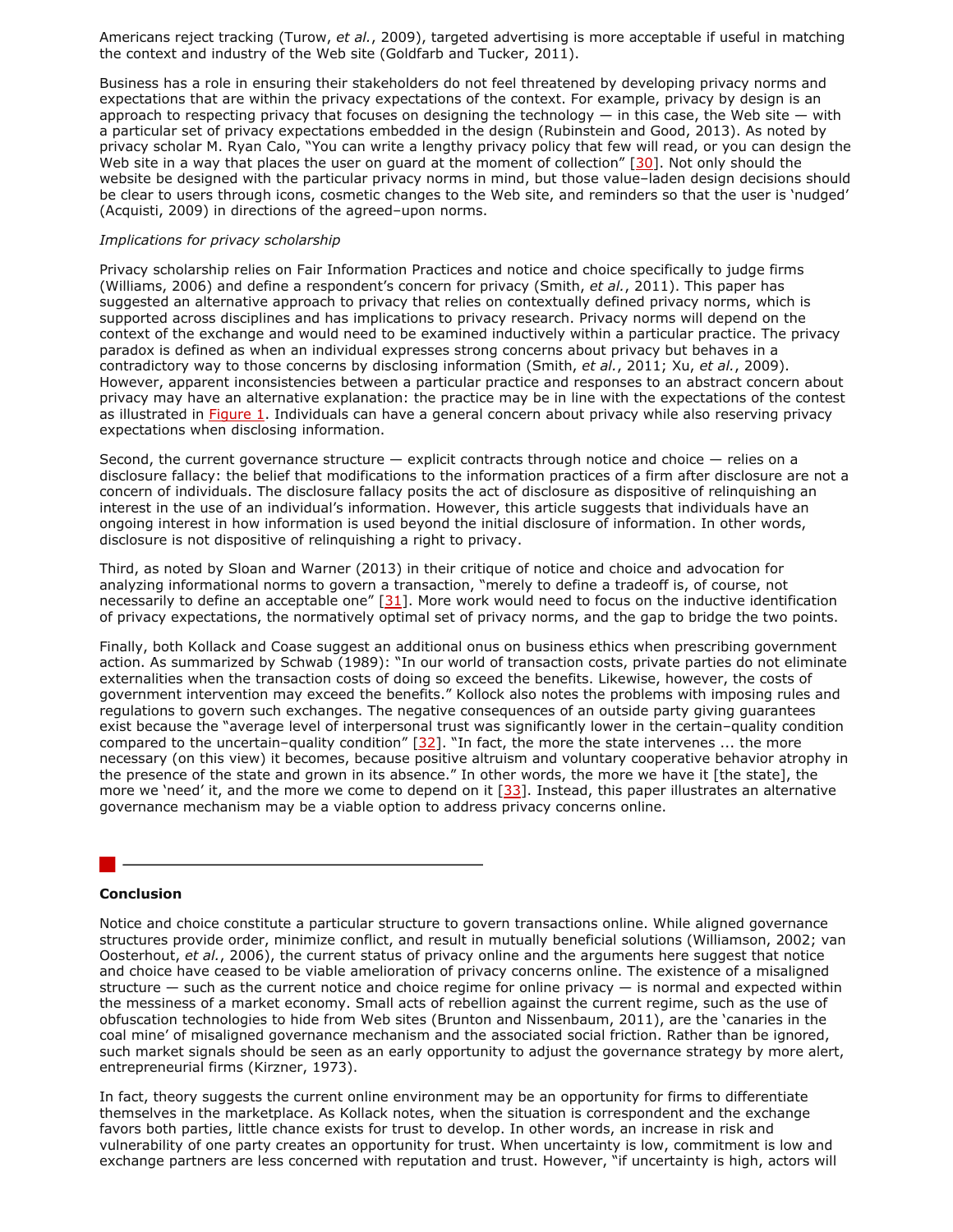enter into committed exchange relations with those partners who have shown themselves to be trustworthy" (Kollock, 1994). Exclusive exchange relationships are formed with higher commitment and greater trust only in an uncertain environment (Kollock, 1994). Not only are trusting relationships necessary in such an environment, an online environment is particularly fertile for such relationships to form.

Privacy online provides an example of how a Coasean analysis of an exchange can illuminate the determinants of a misaligned transaction. Rather than focus on government intervention as necessary, this paper proposed fixes to the current notice and choice governance structure as well as an alternative mechanism to guide private ordering in the development of trust, reputations, and repeated transactions. A transaction cost analysis may prove useful to addition ethical issues in business. *IN* 

## **About the author**

Kirsten Martin is an assistant professor of Strategic Management and Public Policy at the George Washington University's School of Business. She is the principle investigator on a three–year grant from the National Science Foundation to study online privacy. Martin has published academic papers in the *Business and Professional Ethics Journal, Journal of Business Ethics*, and *Ethics and Information Technology Journal* and is co–author of the textbook *Business ethics: A managerial approach*. She has written teaching cases for the Business Roundtable Institute for Corporate Ethics. Martin earned her B.S. Engineering from the University of Michigan and her MBA and Ph.D from the University of Virginia's Darden Graduate School of Business. Martin is also a member and the vice chair of the U.S. Census Bureau's National Advisory Committee for her work on privacy and the use of big data. Her research interests center on online privacy, corporate responsibility, and stakeholder theory.

E–mail: martink [at] gwu [dot] edu

#### **Acknowledgements**

This material is based upon work supported by the National Science Foundation under Grant Number number 1311823.

#### **Notes**

[1.](http://firstmonday.org/ojs/index.php/fm/rt/printerFriendly/4838/3802#1a) See U.S. Federal Trade Commission (2012a) "Protecting consumer privacy in an era of rapid change: Recommendations for business and policymakers", Federal Trade Commission's (2012b) "Fair information practice principles", and the White House's (2012) "Consumer data privacy in a networked world."

[2.](http://firstmonday.org/ojs/index.php/fm/rt/printerFriendly/4838/3802#2a) Calo, 2013, p. 1,029.

[3.](http://firstmonday.org/ojs/index.php/fm/rt/printerFriendly/4838/3802#3a) Over US\$45B is spent annually on online retail (U.S. White House, 2012). The US\$4B in digital advertising in 2010 (Hoy and Milne, 2010) will grow by 40 percent and overtake all platforms of advertising by 2016 (Olmstead, *et al.*, 2012).

[4.](http://firstmonday.org/ojs/index.php/fm/rt/printerFriendly/4838/3802#4a) Culnan and Bies, 2003, p. 326.

[5.](http://firstmonday.org/ojs/index.php/fm/rt/printerFriendly/4838/3802#5a) As noted by Culnan and Bies (2003, p. 326), "The second exchange is not new. Before customer databases existed, data from the second exchange were maintained in ledgers or in the proprietor's head".

[6.](http://firstmonday.org/ojs/index.php/fm/rt/printerFriendly/4838/3802#6a) Coase, 1937, note 7, p. 78.

[7.](http://firstmonday.org/ojs/index.php/fm/rt/printerFriendly/4838/3802#7a) This transaction is subject to the same analysis and expectations within transaction cost economics regardless of how much money changes hands. In addition, notice and choice were designed so as to replicate a user agreement or contract so a transaction cost analysis should be familiar to notice and choice advocates. In fact, the comparative analysis within transaction cost economics is particularly well–suited for this subject since the exchange of information has become the focal point of scrutiny and the current governance structure  $-$  notice and choice  $-$  has become the focal point of critiques.

[8.](http://firstmonday.org/ojs/index.php/fm/rt/printerFriendly/4838/3802#8a) Private ordering are the efforts of parties to the transaction to align incentives or craft governance structures that are better attuned to their exchange needs (Williamson, 2002, p. 172). For Williamson, private ordering is an alternative to public ordering which is a focus on rules of the game or constitutional economics (Williamson, 2002).

[9.](http://firstmonday.org/ojs/index.php/fm/rt/printerFriendly/4838/3802#9a) The average privacy policy is 2,464 words, written at the college–level, and falls somewhere between the Declaration of Independence (1,337 words) and the U.S. Constitution (4,440 words) (Coldewey, 2011).

[10.](http://firstmonday.org/ojs/index.php/fm/rt/printerFriendly/4838/3802#10a) [http://www.wired.com/images\\_blogs/threatlevel/2012/05/sponsoredlawsuitfacebook.pdf.](http://www.wired.com/images_blogs/threatlevel/2012/05/sponsoredlawsuitfacebook.pdf)

[11.](http://firstmonday.org/ojs/index.php/fm/rt/printerFriendly/4838/3802#11a) Coase, 1937, p. 336.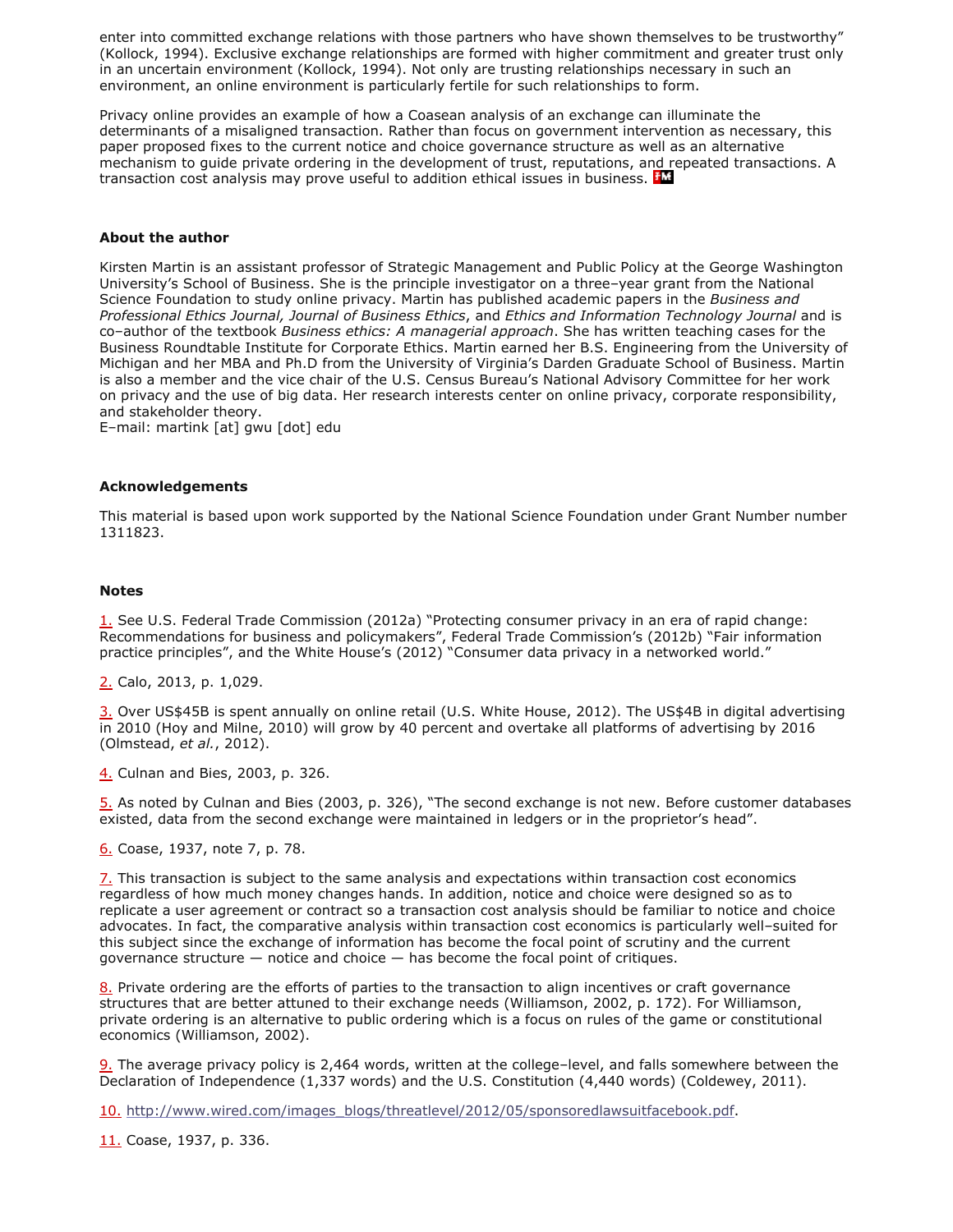[12.](http://firstmonday.org/ojs/index.php/fm/rt/printerFriendly/4838/3802#12a) Solove and Schwartz, 2011, p. 1,868.

 $13.$  Akerlof's last remedy  $-$  focusing on brand name and reputation  $-$  suggests a new governance mechanism for the information exchange which would replace relying on notice and choice and introduce trust and implicit rules to govern the exchange. This approach is addressed below.

[14.](http://firstmonday.org/ojs/index.php/fm/rt/printerFriendly/4838/3802#14a) This shift to the responsibility of Web sites asking for and using information is seen in surveys: 61 percent believe a law should exist to force sites to disclose what they know and 92 percent believe a right to undo should be law (Turow, *et al.*, 2009).

[15.](http://firstmonday.org/ojs/index.php/fm/rt/printerFriendly/4838/3802#15a) Kollock, 1994, p. 314.

[16.](http://firstmonday.org/ojs/index.php/fm/rt/printerFriendly/4838/3802#16a) Kollock, 1994, p. 319.

[17.](http://firstmonday.org/ojs/index.php/fm/rt/printerFriendly/4838/3802#17a) Williamson, 1993, p. 461.

[18.](http://firstmonday.org/ojs/index.php/fm/rt/printerFriendly/4838/3802#18a) Interestingly, Williamson also suggests institutional trust in a profession to mitigate vulnerability of parties and risk in the transaction as in the case of a doctor or a lawyer. Previously, only statisticians, academics, and engineers would have access to such large data sets of users and would need to adhere to a code of ethics for their given profession, thereby offering individuals the form of institutional trust suggested by Williamson (1993). boyd and Crawford (2012) note that such access to these data sets is no longer limited to professionals.

[19.](http://firstmonday.org/ojs/index.php/fm/rt/printerFriendly/4838/3802#19a) Kollock, 1994, p. 320.

[20.](http://firstmonday.org/ojs/index.php/fm/rt/printerFriendly/4838/3802#20a) Beales and Muris, 2008, p. 109.

[21.](http://firstmonday.org/ojs/index.php/fm/rt/printerFriendly/4838/3802#21a) Beales and Muris, 2008, p. 118, footnote 29.

[22.](http://firstmonday.org/ojs/index.php/fm/rt/printerFriendly/4838/3802#22a) FTC, 2010, p. 33.

[23.](http://firstmonday.org/ojs/index.php/fm/rt/printerFriendly/4838/3802#23a) "While privacy law scholars [preoccupied with controlling dissemination] automatically code all increases in personal data accumulation as a threat, tort scholars are open minded about the appropriate activity level so long as the activity is not posing undue risk" (Bambauer, 2012). Property–rights approaches to privacy in law are exemplified by the FIP and notice–and–choice in particular. Yet, privacy through property rights is problematic because the approach "prioritizes the autonomy and self–determinism of an information subject over competing autonomy interests of information holders and the societal interests in unencumbered information flow" (Bambauer, 2012).

[24.](http://firstmonday.org/ojs/index.php/fm/rt/printerFriendly/4838/3802#24a) For example, Beales and Muris (2008) frame Westin's privacy pragmatists as trading information for a clear rationale and benefits whereas Westin (2003) sees these pragmatists as giving up privacy. The difference is important as the former suggests that the privacy expectation is the result of a negotiated process (as is argued here) and privacy expectations exist after the disclosure of information. Alternatively, the latter frames privacy as a right that is purchased and given up, thereby forcing the individual to relinquish any interest going forward. Nissenbaum (2004) refers to this latter argument as the "anything goes fallacy" where privacy is mistakenly viewed as being given up in certain circumstances.

[25.](http://firstmonday.org/ojs/index.php/fm/rt/printerFriendly/4838/3802#25a) This is the very definition of rule-utilitarianism where social rules are developed given the consequences to various stakeholders. Rule–utilitarianism should not be conflated with simple consequentialism or act utilitarianism where a specific decision is judged given the cost–benefits analysis to the individuals. Rule– utilitarianism judges the precedent, rule, or norm being set by the consequences of the rule to a community and society.

[26.](http://firstmonday.org/ojs/index.php/fm/rt/printerFriendly/4838/3802#26a) Potential harm to a data subject can also be operationalized as the sensitivity of the data (*e.g.*, Beales and Muris, 2008) or as highly volatile information (Bambauer, 2012), where sensitivity is a function of the potential harm from the data's misuse. Medical records are considered sensitive due to the harm from the possible discrimination; bank records are sensitive due to the possible harm to the data subjects through fraud; sexual proclivities are considered sensitive due to the possible harm through embarrassment of the data subject. Data is not objectively sensitive and can change over time and context. For example, social security numbers are increasingly considered sensitive data as the potential for misuse and harm has increased over time (Martin, 2006). While social security numbers were once used on university identification cards and drivers' licenses, now social security numbers can be used for identity theft and fraud and considered some of the most sensitive types of data. More recently, data is considered sensitive when used to screen insurance applications, credit, and employment (Timberg, 2013).

[27.](http://firstmonday.org/ojs/index.php/fm/rt/printerFriendly/4838/3802#27a) For example, the state of Michigan prevents employers and schools from requiring social network site passwords (such as Facebook) from potential applicants (Kersey, 2012).

[28.](http://firstmonday.org/ojs/index.php/fm/rt/printerFriendly/4838/3802#28a) [http://www.weforum.org/issues/rethinking-personal-data.](http://www.weforum.org/issues/rethinking-personal-data)

[29.](http://firstmonday.org/ojs/index.php/fm/rt/printerFriendly/4838/3802#29a) Individuals will seek obscurity both online and off–line if none is offered. Brunton and Nissenbaum explore the many types of *obfuscation* used in the online and off–line settings. Obfuscation is a tool to mitigate the impact of monitoring, aggregation, analysis, profiling, by adding noise to data to make collection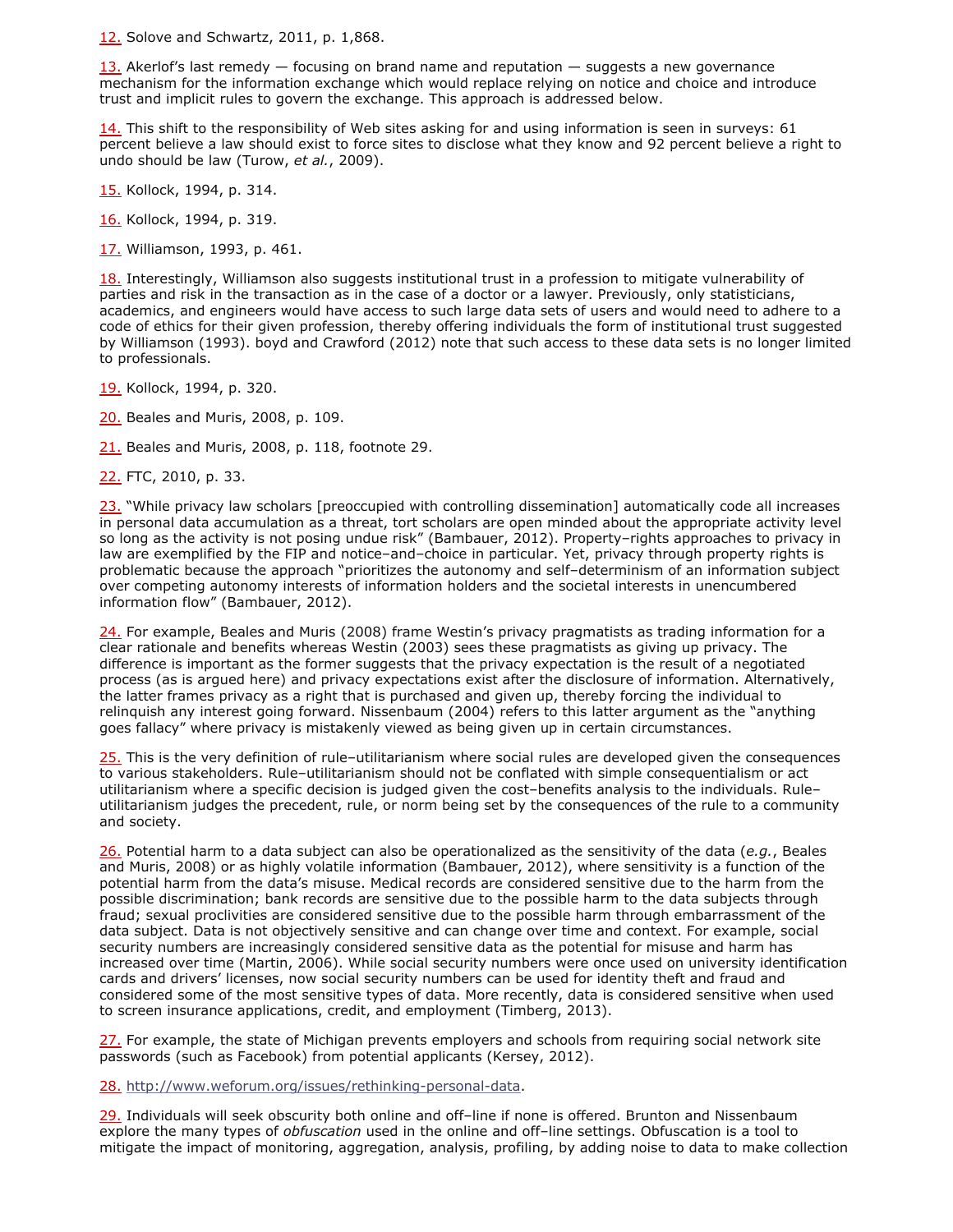more ambiguous, confusing harder to use, and less valuable (Brunton and Nissenbaum, 2011).

[30.](http://firstmonday.org/ojs/index.php/fm/rt/printerFriendly/4838/3802#30a) Calo, 2013, p. 26; Tene and Polenstky, 2012.

[31.](http://firstmonday.org/ojs/index.php/fm/rt/printerFriendly/4838/3802#31a) Sloan and Warner, 2013, p. 14.

[32.](http://firstmonday.org/ojs/index.php/fm/rt/printerFriendly/4838/3802#32a) Kollock, 1994, p. 338.

[33.](http://firstmonday.org/ojs/index.php/fm/rt/printerFriendly/4838/3802#33a) Taylor, 1987, p. 168.

#### **References**

Alessandro Acquisti, 2009. "Nudging privacy: The behavioral economics of personal information," *IEEE Security & Privacy*, volume 7, number 6, pp. 82–85. doi: [http://dx.doi.org/10.1109/MSP.2009.163,](http://dx.doi.org/10.1109/MSP.2009.163) accessed 10 December 2013.

Alessandro Acquisti and Jens Grosslags, 2005. "Privacy and rationality in decision making," *IEEE Security & Privacy*, volume 3, number 1, pp. 26–33. <http://dx.doi.org/10.1109/MSP.2005.22>, accessed 10 December 2013.

George A. Akerlof, 1970. "The market for 'lemons': Quality uncertainty and the market mechanism," *Quarterly Journal of Economics*, volume 84, number 3, pp. 488–500. doi: <http://dx.doi.org/10.2307/1879431>, accessed 10 December 2013.

G. Stoney Alder, Marshall Schminke, and Terry W. Noel. 2007. "The impact of individual ethics on reactions to potentially invasive HR practices," *Journal of Business Ethics*, volume 75, number 2, pp. 201–214. doi: [http://dx.doi.org/10.1007/s10551-006-9247-6,](http://dx.doi.org/10.1007/s10551-006-9247-6) accessed 10 December 2013.

Julia Angwin, 2011. "Privacy study: Top U.S. Web sites share visitor personal data," *Wall Street Journal* (11 [October\), at http://blogs.wsj.com/digits/2011/10/11/privacy-study-top-u-s-websites-share-visitor-personal](http://blogs.wsj.com/digits/2011/10/11/privacy-study-top-u-s-websites-share-visitor-personal-data/)data/, accessed 10 December 2013.

Melissa Armstrong, 2004. "Rule pragmatism: Theory and application to qualified immunity analysis," *Columbia Journal of Law & Social Problems*, volume 38, pp. 107–130, and at [http://www.columbia.edu/cu/jlsp/pdf/Fall%202004/Armstrong381-A.pdf,](http://www.columbia.edu/cu/jlsp/pdf/Fall%202004/Armstrong381-A.pdf) accessed 10 December 2013.

Mika D. Ayenson, Dietrich J. Wambach, Ashkan Soltani, Nathaniel Good, and Chris J. Hoofnagle, 2011. "Flash cookies and privacy II: Now with HTML5 and ETag respawning" (29 July), at [http://dx.doi.org/10.2139/ssrn.1898390,](http://dx.doi.org/10.2139/ssrn.1898390) accessed 10 December 2013.

Jane Yakowitz Bambauer, 2012. "The new intrusion," *Notre Dame Law Review*, volume 88, number 1, pp. 205–523, and at [http://scholarship.law.nd.edu/ndlr/vol88/iss1/5/,](http://scholarship.law.nd.edu/ndlr/vol88/iss1/5/) accessed 10 December 2013.

Solon Barocas and Helen Nissenbaum, 2009. "On notice: The trouble with notice and choice," *First International Forum on the Application of and Management of Personal Electronic Information*, at [http://www.nyu.edu/projects/nissenbaum/papers/ED\\_SII\\_On\\_Notice.pdf](http://www.nyu.edu/projects/nissenbaum/papers/ED_SII_On_Notice.pdf), accessed 10 December 2013.

Howard Beales, 2010. "The value of behavioral targeting." *Network Advertising Initiative*, at [http://www.networkadvertising.org/pdfs/Beales\\_NAI\\_Study.pdf,](http://www.networkadvertising.org/pdfs/Beales_NAI_Study.pdf) accessed 10 December 2013.

J. Howard Beales and Timothy J. Muris, 2008. "Choice or consequences: Protecting privacy in commercial information," *University of Chicago Law Review*, volume 75, number 1, pp. 109–135. doi: [https://lawreview.uchicago.edu/sites/lawreview.uchicago.edu/files/uploads/75.1/75\\_1\\_Muris\\_Beales.pdf,](hhttps://lawreview.uchicago.edu/sites/lawreview.uchicago.edu/files/uploads/75.1/75_1_Muris_Beales.pdf) accessed 10 December 2013.

John Biggs, 2012. "The privacy problem: We have met the enemy and he is us," *Tech Crunch* (5 March), at [http://techcrunch.com/2012/03/05/the-privacy-problem-we-have-met-the-enemy-and-he-is-us/,](http://techcrunch.com/2012/03/05/the-privacy-problem-we-have-met-the-enemy-and-he-is-us/) accessed 10 December 2013.

Norman E. Bowie and Karim Jamal, 2006. "Privacy rights on the Internet: Self–regulation or government regulation?" *Business Ethics Quarterly*, volume 16, number 3, pp. 323–342.

danah boyd and Kate Crawford, 2012. "Critical questions for big data: Provocations for a cultural, technological, and scholarly phenomenon," *Information, Communication & Society*, volume 15, number 5, pp. 662–679.

doi: [http://dx.doi.org/10.1080/1369118X.2012.678878,](http://dx.doi.org/10.1080/1369118X.2012.678878) accessed 10 December 2013.

Finn Brunton and Helen Nissenbaum. 2011. "Vernacular resistance to data collection and analysis: A political theory of obfuscation," *First Monday*, volume 16, number 5, at <http://firstmonday.org/article/view/3493/2955>, accessed 10 December 2013.

M. Ryan Calo, 2013. "Against notice skepticism in privacy (and elsewhere)," *Notre Dame Law Review*, volume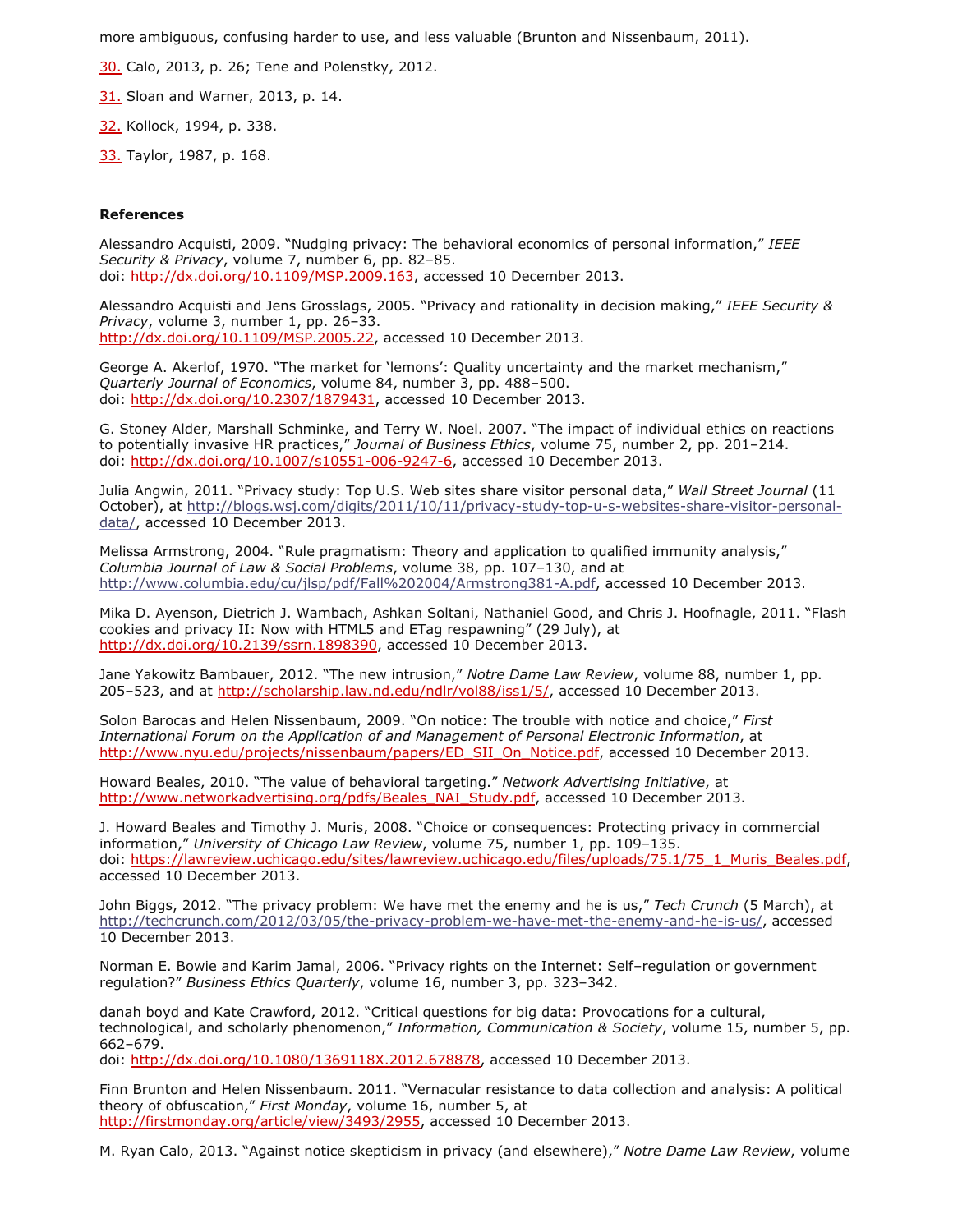87, number 3, at [http://scholarship.law.nd.edu/ndlr/vol87/iss3/3/,](http://scholarship.law.nd.edu/ndlr/vol87/iss3/3/) accessed 10 December 2013.

M. Ryan Calo, 2011. "The boundaries of privacy harm," *Indiana Law Journal*, volume 86, number 3, pp. 1,131-1,162, at [http://ilj.law.indiana.edu/articles/86/86\\_3\\_Calo.pdf,](http://ilj.law.indiana.edu/articles/86/86_3_Calo.pdf) accessed 10 December 2013.

Brian Carter, 2011. "The 7 biggest fan page marketing mistakes," *AllFacebook* (17 May). at [http://allfacebook.com/7-biggest-fan-page-marketing-mistakes\\_b43011,](http://allfacebook.com/7-biggest-fan-page-marketing-mistakes_b43011) accessed 10 December 2013.

Jacqui Cheng, 2011. "No opting out of Facebook turning your check-ins, likes into ads," *Ars Technica* (26 [January\). http://arstechnica.com/business/2011/01/no-opting-out-from-facebook-turning-your-check-ins](http://arstechnica.com/business/2011/01/no-opting-out-from-facebook-turning-your-check-ins-likes-into-ads/)likes-into-ads/, accessed 10 December 2013.

Ronald H. Coase, 1988. "2. The nature of the firm: Meaning," *Journal of Law, Economics and Organization*, volume 4, number 1, pp. 19–32.

Ronald H. Coase, 1937. "The nature of the firm," *Economica*, New series, volume 4, number 16, pp. 386– 405.

Devin Coldewey, 2011. "Examination of privacy policies shows a few troubling trends," *TechCrunch* (30 [November\), at http://techcrunch.com/2011/11/30/examination-of-privacy-policies-shows-a-few-troubling](http://techcrunch.com/2011/11/30/examination-of-privacy-policies-shows-a-few-troubling-trends/)trends/, accessed 10 December 2013.

A. Cooper and H. Tschofenig, 2011. "Overview of universal opt–out mechanisms for Web tracking," IETF draft (7 March), at [http://tools.ietf.org/search/draft-cooper-web-tracking-opt-outs-00,](http://tools.ietf.org/search/draft-cooper-web-tracking-opt-outs-00) accessed 10 December 2013.

Robert Cooter, 1982. "The cost of Coase," *Journal of Legal Studies*, volume 11, number 1, pp. 1–33.

Mary J. Culnan, 1993. "How did they get my name? An exploratory investigation of consumer attitudes toward secondary information use," *MIS Quarterly*, volume 17, number 3, pp. 341–363.

Mary J. Culnan and Cynthia Clark Williams, 2009. "How ethics can enhance organizational privacy: Lessons from the Choicepoint and TJX data breaches," *MIS Quarterly*, volume 33, number 4, pp. 673–687.

Mary J. Culnan and Robert J. Bies, 2003. "Consumer privacy: Balancing economic and justice considerations," *Journal of Social Issues*, volume 59, number 2, pp. 323–342. doi: <http://dx.doi.org/10.1111/1540-4560.00067>, accessed 10 December 2013.

Mary J. Culnan and Pamela K. Armstrong, 1999. "Information privacy concerns, procedural fairness, and impersonal trust: An empirical investigation," *Organization Science*, volume 10, number 1, pp. 104–115. doi: <http://dx.doi.org/10.1287/orsc.10.1.104>, accessed 10 December 2013.

Tamara Dinev and Paul Hart, 2006. "An extended privacy calculus model for e–commerce transactions," *Information Systems Research*, volume 17, number 1, pp. 61–80. doi: [http://dx.doi.org/10.1287/isre.1060.0080,](http://dx.doi.org/10.1287/isre.1060.0080) accessed 10 December 2013.

Robert C. Ellickson, 1989. "The case for Coase and against Coaseanism," *Yale Law Journal*, volume 99, pp. 611–630, and at [http://digitalcommons.law.yale.edu/fss\\_papers/462/](http://digitalcommons.law.yale.edu/fss_papers/462/), accessed 10 December 2013.

Rip Empson, 2013. "Disconnect 2 brings more privacy to your browser, lets you block 2K+ sites From tracking your activity online," *TechCrunch* (17 April), at http://techcrunch.com/2013/04/17/disconnect-2 [brings-more-privacy-to-your-browser-lets-you-block-2k-sites-from-tracking-your-activity-online/, accesse](http://techcrunch.com/2013/04/17/disconnect-2-brings-more-privacy-to-your-browser-lets-you-block-2k-sites-from-tracking-your-activity-online/)d 10 December 2013.

Darrell Etherington, 2013. "Apple keeps anonymized voice data related to virtual assistant Siri for up to 2 years," *TechCrunch* [\(19 April\), at http://techcrunch.com/2013/04/19/apple-keeps-anonymized-voice-data](http://techcrunch.com/2013/04/19/apple-keeps-anonymized-voice-data-related-to-virtual-assistant-siri-for-up-to-2-years/)related-to-virtual-assistant-siri-for-up-to-2-years/, accessed 10 December 2013.

Luciano Floridi, 2006. "Four challenges for a theory of international privacy," *Ethics and Information Technology*, volume 8, number 3, pp. 109–119. doi: [http://dx.doi.org/10.1007/s10676-006-9121-3,](http://dx.doi.org/10.1007/s10676-006-9121-3) accessed 10 December 2013.

Avi Goldfarb and Catherine E. Tucker, 2011. "Privacy regulation and online advertising," *Management Science*, volume 57, number 1, pp. 57–71. doi: [http://dx.doi.org/10.1287/mnsc.1100.1246,](http://dx.doi.org/10.1287/mnsc.1100.1246) accessed 10 December 2013.

Andrew Gustafson, 2008. "Utilitarianism and business ethics," In: Thomas Donaldson and Patricia H. Werhane (editors). *Ethical issues in business: A philosophical approach* Eighth edition. Upper Saddle River, N.J.: Pearson/Prentice Hall.

Il–Horn Hann, Kai–Lung Hui, Sang-Yong T. Lee, and Ivan P.L. Png, 2008. "Consumer privacy and marketing avoidance: A static model," *Management Science*, volume 54, number 6, pp. 1,094–1,103. doi: [http://dx.doi.org/10.1287/mnsc.1070.0837,](http://dx.doi.org/10.1287/mnsc.1070.0837) accessed 10 December 2013.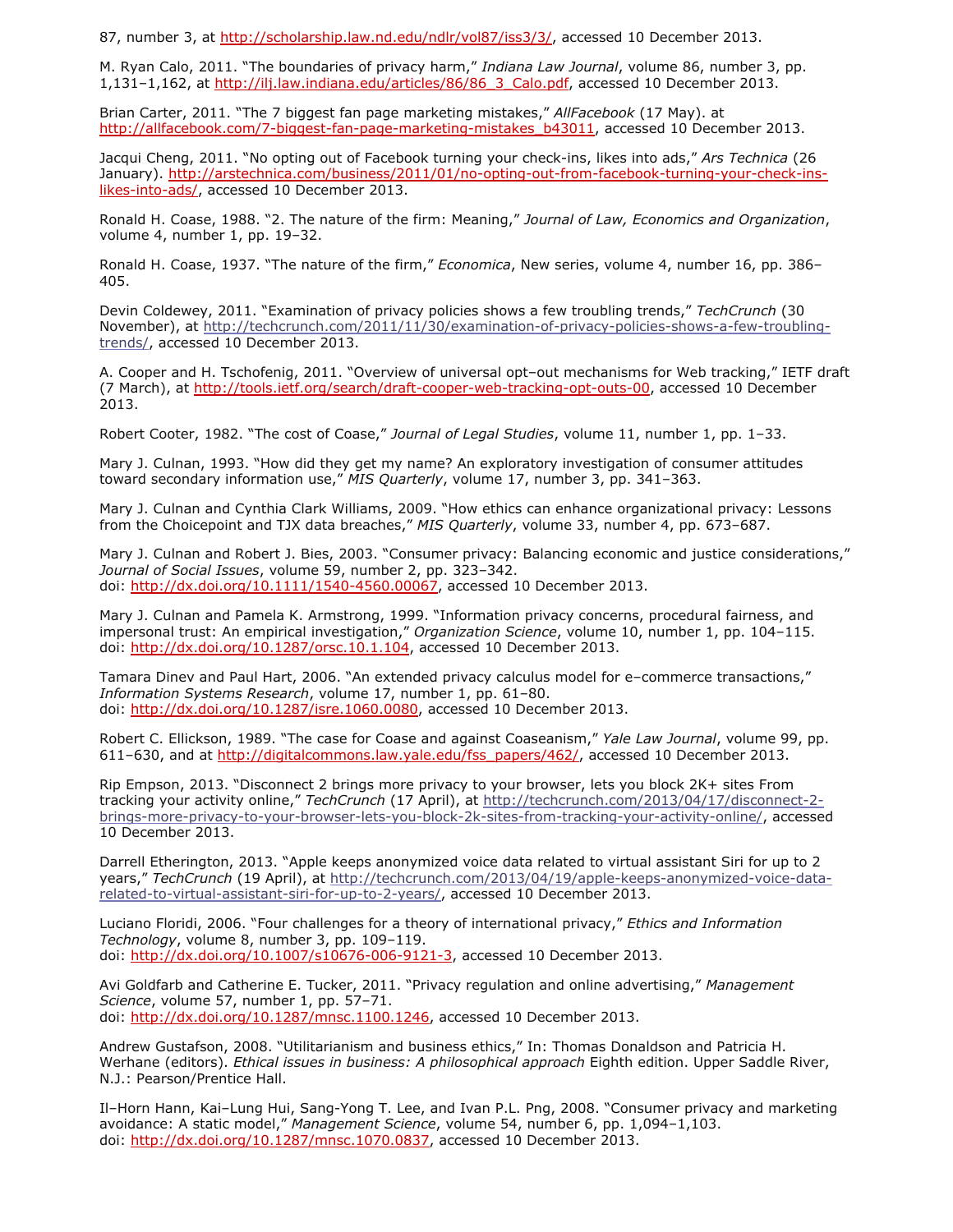Woodrow Hartzog and Frederic D. Stutzman, 2010. "The case for online obscurity," *California Law Review*, [volume 101, number 1, pp. 1–49, and at http://www.californialawreview.org/assets/pdfs/101-1/01-](http://www.californialawreview.org/assets/pdfs/101-1/01-HartzogStutzman.pdf) HartzogStutzman.pdf, accessed 10 December 2013.

Kashmir Hill, 2012. "Internet freak–out over Google's new privacy policy proves again that no one actually reads privacy policies," *Forbes* (25 January), at [http://www.forbes.com/sites/kashmirhill/2012/01/25/internet-freak-out-over-googles-new-privacy-policy](http://www.forbes.com/sites/kashmirhill/2012/01/25/internet-freak-out-over-googles-new-privacy-policy-proves-no-one-actually-reads-privacy-policies/)proves-no-one-actually-reads-privacy-policies/, accessed 10 December 2013.

Robert Lee Hotz, 2011. "The really smart phone," *Wall Street Journal* (23 April), at <http://online.wsj.com/news/articles/SB10001424052748704547604576263261679848814>, accessed 10 December 2013.

Mariea Grubbs Hoy and George Milne, 2010. "Gender differences in privacy–related measures for young adult Facebook users," *Journal of Interactive Advertising*, volume 10, number 2, at [http://jiad.org/article130.html,](http://jiad.org/article130.html) accessed 10 December 2013.

Gordon Hull, Heather Richter Lipford, and Celine Latulipe, 2011. "Contextual gaps: Privacy issues on Facebook," *Ethics and Information Technology*, volume 13, number 4, pp. 289–302. doi: [http://dx.doi.org/10.1007/s10676-010-9224-8,](http://dx.doi.org/10.1007/s10676-010-9224-8) accessed 10 December 2013.

Nicholas Jackson, 2011. "The next online privacy battle: Powerful supercookies," *Atlantic* (18 August), at [http://www.theatlantic.com/technology/archive/2011/08/the-next-online-privacy-battle-powerful](http://www.theatlantic.com/technology/archive/2011/08/the-next-online-privacy-battle-powerful-supercookies/243800/)supercookies/243800/, accessed 10 December 2013.

Patrick Gage Kelley, Joanna Bresee, and Lorrie Faith Cranor, and Robert W. Reeder, 2009. "A 'nutrition label' for privacy," *SOUPS '09: Proceedings of the 5th Symposium on Usable Privacy and Security*, article number 4.

doi: [http://dx.doi.org/10.1145/1572532.1572538,](http://dx.doi.org/10.1145/1572532.1572538) accessed 10 December 2013.

Ben Kersey, 2012. "Michigan passes law to protect social network account protection bill," *Verge* (30 [December\), at http://www.theverge.com/2012/12/30/3817588/michigan-passes-social-network-account](http://www.theverge.com/2012/12/30/3817588/michigan-passes-social-network-account-protection-bill)protection-bill, accessed 10 December 2013.

Israel M. Kirzner, 1973. *Competition and entrepreneurship*. Chicago: University of Chicago Press.

Peter Kollock, 1994. "The emergence of exchange structures: An experimental study of uncertainty, commitment, and trust," *American Journal of Sociology*, volume 100, number 2, pp. 313–345.

David Kravets, 2012. "Judge rejects Facebook 'Sponsored Stories' lawsuit settlement," *Wired* (18 August), at [http://www.wired.com/threatlevel/2012/08/facebook-settlement-rejected/,](http://www.wired.com/threatlevel/2012/08/facebook-settlement-rejected/) accessed 10 December 2013.

Han Li, Rathindra Sarathy, and Heng Xu, 2010. "Understanding situational online information disclosure as a privacy calculus," *Journal of Computer Information Systems*, volume 51, number 1, pp. 62–71.

Tom Loftus, 2011. "Study: Usability issues plague tools that limit online behavioral advertising," *Wall Street Journal* [\(31 October\), at http://blogs.wsj.com/digits/2011/10/31/study-usability-issues-plague-tools-that](http://blogs.wsj.com/digits/2011/10/31/study-usability-issues-plague-tools-that-limit-online-behavioral-advertising/)limit-online-behavioral-advertising/, accessed 10 December 2013.

Ingrid Lunden, 2013. "Dave Morin, CEO of Path: 'If Facebook is a Chevy, then we're a BMW'; 'Family friendly' network pushes 6M users, launches virtual goods," *TechCrunch* (21 January), at [http://techcrunch.com/2013/01/21/dave-morin-ceo-of-path-says-if-facebook-is-a-chevy-then-were-a-bmw](http://techcrunch.com/2013/01/21/dave-morin-ceo-of-path-says-if-facebook-is-a-chevy-then-were-a-bmw-as-family-friendly-network-pushes-6m-users-looks-to-launch-more-virtual-goods/)as-family-friendly-network-pushes-6m-users-looks-to-launch-more-virtual-goods/, accessed 10 December 2013.

Naresh K. Malhorta, Sung S. Kim, and James Agarwal, 2004. "Internet users' information privacy concerns (IUIPC): The construct, the scale, and a causal model," *Information Systems Research*, volume 15, number 4, pp. 336–355.

Florencia Marotta–Wurgler, 2011. "Some realities of online contracting," *Supreme Court Economic Review*, volume 19, number 1, pp. 11–23.

Elizabeth Martin, 2006. "Privacy concerns and the Census Long Form: Some evidence from Census 2000," *U.S. Census Bureau, Survey Methodology, number 2006–10*, at [http://www.census.gov/srd/papers/pdf/rsm2006-10.pdf,](http://www.census.gov/srd/papers/pdf/rsm2006-10.pdf) accessed 10 December 2013.

Kirsten E. Martin, 2012. "Diminished or just different? A factorial vignette study of privacy as a social contract," *Journal of Business Ethics*, volume 111, number 4, pp. 519–539. doi: [http://dx.doi.org/10.1007/s10551-012-1215-8,](http://dx.doi.org/10.1007/s10551-012-1215-8) accessed 10 December 2013.

Kirsten E. Martin, 2011. "TMI (Too Much Information): The role of friction and familiarity in disclosing information," *Business and Professional Ethics Journal*, volume 30, numbers 1–2, at [http://faculty.cua.edu/martink/BPEJMartin2011.pdf,](http://faculty.cua.edu/martink/BPEJMartin2011.pdf) accessed 10 December 2013.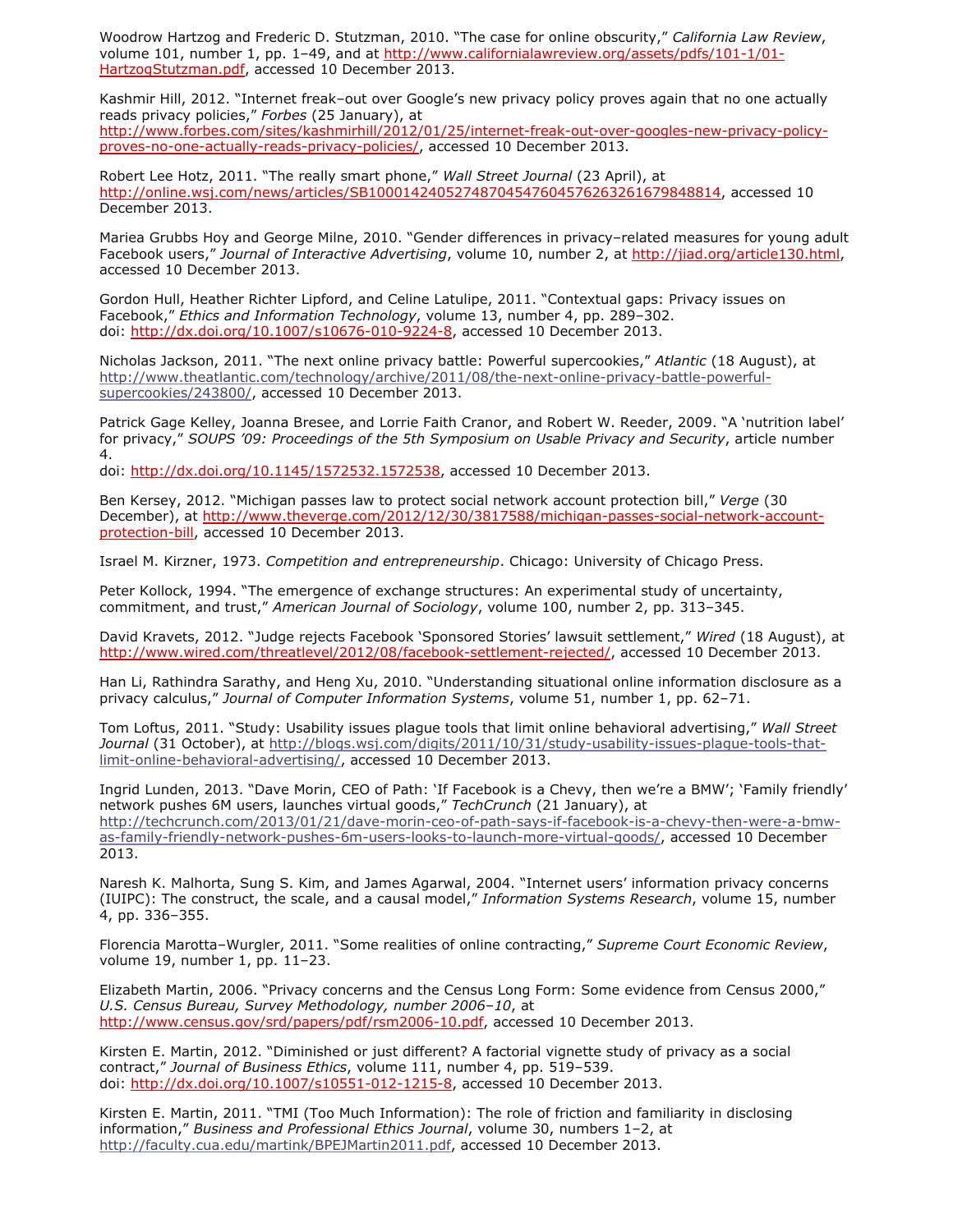Jonathan Mayer, 2011. "Tracking the trackers: Where everybody knows your username," Center for Internet [and Society, Stanford Law School \(11 October\), at http://cyberlaw.stanford.edu/blog/2011/10/tracking](http://cyberlaw.stanford.edu/blog/2011/10/tracking-trackers-where-everybody-knows-your-username)trackers-where-everybody-knows-your-username, accessed 10 December 2013.

Jonathan Mayer and Avrind Narayanan, 2010. "Do not track: Universal Web tracking opt–out," *IAB Internet Privacy Workshop position paper* (5 November), at http://www.iab.org/wp-content/IAB[uploads/2011/03/jonathan\\_mayer.pdf, accessed 10 December 2013.](http://www.iab.org/wp-content/IAB-uploads/2011/03/jonathan_mayer.pdf)

Aleecia M. McDonald and Lorrie Faith Cranor, 2008. "Cost of reading privacy policies," *I/S: A Journal of Law and Policy for the Information Society*, volume 4, number 3, pp. 541–565, and at [http://moritzlaw.osu.edu/students/groups/is/files/2012/02/Cranor\\_Formatted\\_Final.pdf,](http://moritzlaw.osu.edu/students/groups/is/files/2012/02/Cranor_Formatted_Final.pdf) accessed 10 December 2013.

William McGeveran, 2012. "The law of friction," *University of Chicago Legal Forum; Minnesota Legal Studies Research Paper*, 12–66, at<http://ssrn.com/abstract=2192191>, accessed 10 December 2013.

John Stuart Mill, 1863. *Utilitarianism*. London: Parker, son, and Bourn.

John C. Mitchell and Jonathan R. Mayer, 2012. "Third–party Web tracking: Policy and technology," *Proceedings of the 2012 IEEE Symposium of Security and Privacy*, pp.413–427. doi: [http://doi.ieeecomputersociety.org/10.1109/SP.2012.47,](http://doi.ieeecomputersociety.org/10.1109/SP.2012.47) accessed 10 December 2013.

Helen Nissenbaum, 2011. "A contextual approach to privacy online," *Daedalus*, volume 140, number 4, pp. 32–48, at [http://www.amacad.org/publications/daedalus/11\\_fall\\_nissenbaum.pdf,](http://www.amacad.org/publications/daedalus/11_fall_nissenbaum.pdf) accessed 10 December 2013.

Helen Nissenbaum, 2010. *Privacy in context: Technology, policy, and the integrity of social life*. Stanford, Calif.: Stanford Law Books.

Helen Nissenbaum, 2004. "Privacy as contextual integrity," *Washington Law Review*, volume 79, number 1, pp. 119–158.

Paul Ohm, 2013. "Branding privacy," *Minnesota Law Review*, volume 97, pp. 907–989, and at [http://www.minnesotalawreview.org/wp-content/uploads/2013/02/Ohm\\_MLR.pdf,](http://www.minnesotalawreview.org/wp-content/uploads/2013/02/Ohm_MLR.pdf) accessed 10 December 2013.

Scott R. Peppet, 2010. "Unraveling privacy: The personal prospectus and the threat of a full disclosure future," *Northwestern University Law Review*, volume 105, number 3, pp. 1,153–1,203, and at [https://www.law.northwestern.edu/lawreview/v105/n3/1153/LR105n3Peppet.pdf,](https://www.law.northwestern.edu/lawreview/v105/n3/1153/LR105n3Peppet.pdf) accessed 10 December 2013.

Sarah Perez, 2013a. "Private photo And video sharing service For families, Famil.io, is like a dropbox For memories," *TechCrunch* (22 March), at http://techcrunch.com/2013/03/22/private-photo-and-video-sharing[service-for-families-famil-io-is-like-a-dropbox-for-memories/, accessed 10 December 2013.](http://techcrunch.com/2013/03/22/private-photo-and-video-sharing-service-for-families-famil-io-is-like-a-dropbox-for-memories/)

Sarah Perez, 2013b. "After getting booted from Apple's App Store, mobile privacy app Clueful returns on Android," *TechCrunch* [\(21 May\). http://techcrunch.com/2013/05/21/after-getting-booted-from-apples-app](http://techcrunch.com/2013/05/21/after-getting-booted-from-apples-app-store-mobile-privacy-app-clueful-returns-on-android/)store-mobile-privacy-app-clueful-returns-on-android/, accessed 10 December 2013.

Alan R. Peslak, 2005. "An ethical exploration of privacy and radio frequency identification," *Journal of Business Ethics*, volume 59, number 4, pp. 327–345. doi: [http://dx.doi.org/10.1007/s10551-005-2928-8,](http://dx.doi.org/10.1007/s10551-005-2928-8) accessed 10 December 2013.

William L. Prosser, 1960. "Privacy," *California Law Review*, volume 48, number 3, pp. 383–423, and at [http://www.californialawreview.org/assets/pdfs/misc/prosser\\_privacy.pdf](http://www.californialawreview.org/assets/pdfs/misc/prosser_privacy.pdf), accessed 10 December 2013.

Jeffrey Rosen, 2012. "The right to be forgotten," *Stanford Law Review*, volume 64, pp. 88–92, and at [http://www.stanfordlawreview.org/online/privacy-paradox/right-to-be-forgotten,](http://www.stanfordlawreview.org/online/privacy-paradox/right-to-be-forgotten) accessed 10 December 2013.

Ira Rubinstein and Nathaniel Good, 2013. "Privacy by design: A counterfactual analysis of Google and Facebook privacy incidents," *Berkeley Technology Law Journal*, volume 28, pp. 1,333–1,413, and at [http://btlj.org/data/articles/28\\_2/1333-1414\\_Rubinstein&Good\\_11262013\\_Web.pdf,](http://btlj.org/data/articles/28_2/1333-1414_Rubinstein&Good_11262013_Web.pdf) accessed 10 December 2013.

Stewart Schwab, 1989. "Coase defends Coase: Why lawyers listen and economists do not," *Michigan Law Review*, volume 87, number 6, pp. 1,171–1,198.

Richard H. Sloan and Robert Warner, 2013. "Beyond notice and choice: Privacy, norms, and consent," *Suffolk University Journal of High Technology Law*, at<http://ssrn.com/abstract=2239099>, accessed 10 December 2013.

H. Jeff Smith, Tamara Dinev, and Heng Xu, 2011. "Information privacy research: An interdisciplinary review," *MIS Quarterly*, volume 35, number 4, pp. 989–1,015.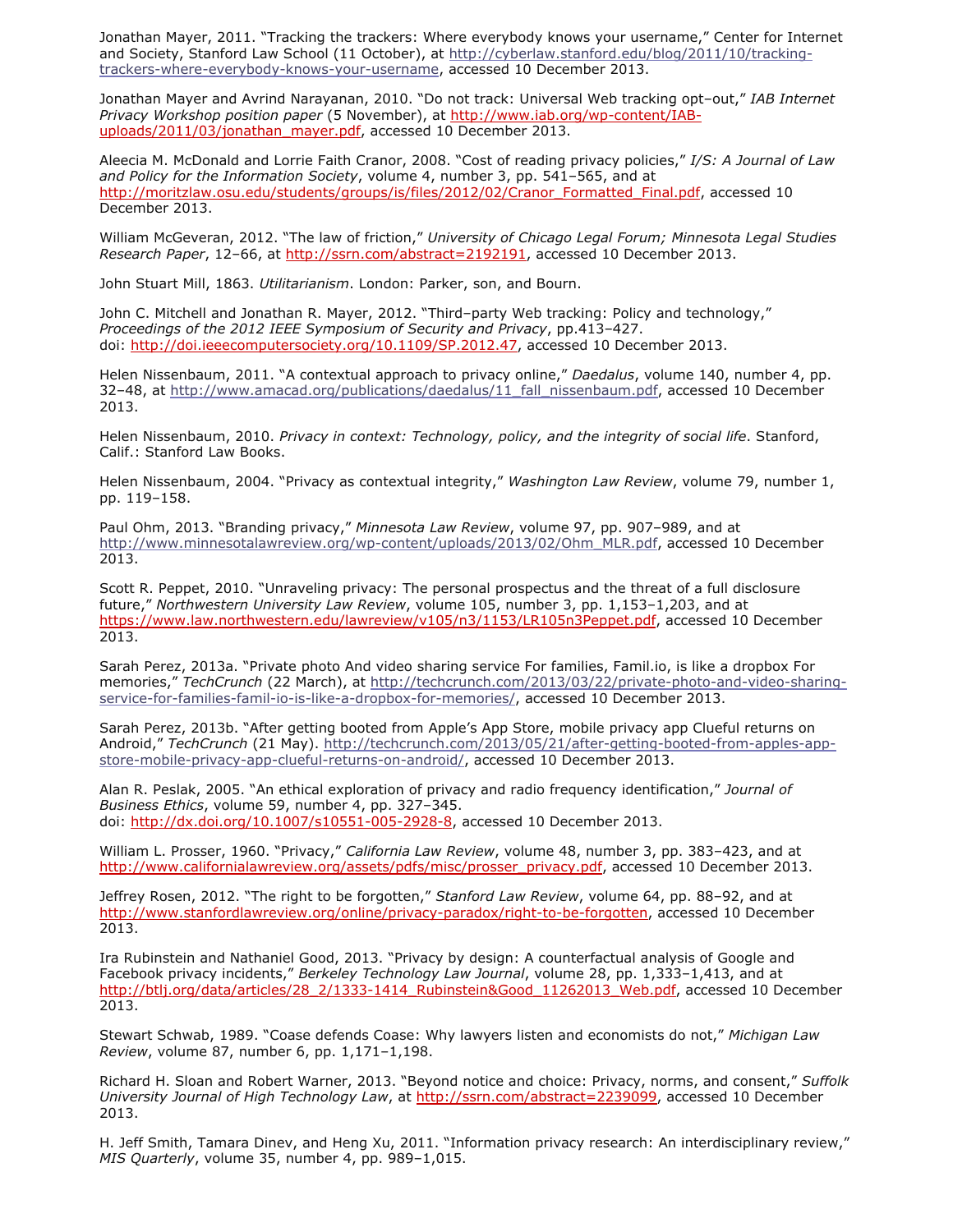H. Jeff Smith, Sandra J. Milberg, and Sandra J. Burke, 1996. "Information privacy: Measuring individuals' concerns about corporate practices," *MIS Quarterly*, volume 20, number 2, pp. 167–196.

Daniel J. Solove, 2006. "A taxonomy of privacy," *University of Pennsylvania Law Review*, volume 154, number 3, pp. 477–560, and at

[https://www.law.upenn.edu/journals/lawreview/articles/volume154/issue3/Solove154U.Pa.L.Rev.477%282006%29.pdf,](https://www.law.upenn.edu/journals/lawreview/articles/volume154/issue3/Solove154U.Pa.L.Rev.477%282006%29.pdf) accessed 10 December 2013.

Daniel J. Solove, 2002. "Conceptualizing privacy," *California Law Review*, volume 90, number 4, pp. 1,087– 1,155, and at [http://scholarship.law.berkeley.edu/californialawreview/vol90/iss4/2/,](http://scholarship.law.berkeley.edu/californialawreview/vol90/iss4/2/) accessed 10 December 2013.

Daniel J. Solove and Paul M. Schwartz., 2011. *Information privacy law*. Fourth edition. New York: Wolters Kluwer Law & Business.

Sarah Spiekermann and Lorrie Faith Cranor, 2009. "Engineering privacy," *IEEE Transactions on Software Engineering*, volume 35, number 1, pp. 67–82. doi: [http://dx.doi.org/10.1109/TSE.2008.88,](http://dx.doi.org/10.1109/TSE.2008.88) accessed 10 December 2013.

Kathy A. Stewart and Albert H. Segars, 2002. "An empirical examination of the concern for information privacy instrument," *Information Systems Research*, volume 13, number 1, pp. 36–49. doi: [http://dx.doi.org/10.1287/isre.13.1.36.97,](http://dx.doi.org/10.1287/isre.13.1.36.97) accessed 10 December 2013.

Latanya Sweeney, 2000. "Simple demographics often identify people uniquely," *Carnegie Mellon University, Data Privacy Working Paper*, number 3, at [http://dataprivacylab.org/projects/identifiability/paper1.pdf,](http://dataprivacylab.org/projects/identifiability/paper1.pdf) accessed 10 December 2013.

Peter Swire, 2012. "Social networks, privacy, and freedom of association: Data empowerment vs. data protection," *North Carolina Law Review*, volume 90, number 5, pp. 1,371–1,416, at [http://www.nclawreview.org/2012/10/social-networks-privacy-and-freedom-of-association-data-protection](http://www.nclawreview.org/2012/10/social-networks-privacy-and-freedom-of-association-data-protection-vs-data-empowerment/)vs-data-empowerment/, accessed 10 December 2013.

Michael Taylor, 1987. *The possibility of cooperation*. New York: Cambridge University Press.

Omer Tene and Jules Polonetsky, 2012. "Privacy in the age of big data: A time for big decisions," *Stanford Law Review*, volume 64, pp. 63–69, at [http://www.stanfordlawreview.org/online/privacy-paradox/big-data,](http://www.stanfordlawreview.org/online/privacy-paradox/big-data) accessed 10 December 2013.

"Terms of Service; Didn't Read" (TOS;DR [http://tosdr.org,](http://tosdr.org/) accessed 10 December 2013.

Craig Timberg, 2013. "Web–connected cars bring privacy concerns," *Washington Post* (5 March), at [http://articles.washingtonpost.com/2013-03-05/business/37453419\\_1\\_car-insurance-companies-new-cars](http://articles.washingtonpost.com/2013-03-05/business/37453419_1_car-insurance-companies-new-cars-seat-belt)seat-belt, accessed 10 December 2013.

Liam Tung, 2013. "Google Play privacy slip–up sends app buyers personal details to developers," *ZDNet* (13 [February\), at http://www.zdnet.com/google-play-privacy-slip-up-sends-app-buyers-personal-details-to](http://www.zdnet.com/google-play-privacy-slip-up-sends-app-buyers-personal-details-to-developers-7000011249/)developers-7000011249/, accessed 10 December 2013.

Joseph Turow, Jennifer King, Christopher J. Hoofnagle, Amy Bleakley, and Michael Hennessy, 2009. "Americans reject tailored advertising and three activities that enable it," at [https://www.nytimes.com/packages/pdf/business/20090929-Tailored\\_Advertising.pdf,](https://www.nytimes.com/packages/pdf/business/20090929-Tailored_Advertising.pdf) accessed 10 December 2013.

U.S. Federal Trade Commission., 2012a. "Protecting consumer privacy in an era of rapid change" (5 March), [at http://www.ftc.gov/reports/federal-trade-commission-report-protecting-consumer-privacy-era-rapid](http://www.ftc.gov/reports/federal-trade-commission-report-protecting-consumer-privacy-era-rapid-change-recommendations)change-recommendations, accessed 10 December 2013.

U.S. Federal Trade Commission., 2012b. "Fair information practice principles" (23 November), at http://www.gov/reports/privacy3/fairinfo.shtm

U.S. White House, 2012. "Consumer data privacy in a networked world: A framework for protecting privacy and promoting innovation in the global digital economy," at [http://www.whitehouse.gov/sites/default/files/privacy-final.pdf,](http://www.whitehouse.gov/sites/default/files/privacy-final.pdf) accessed 10 December 2013.

J. (Hans) van Oosterhout, Pursey P. M. A. R. Heugens and Muel Kaptein, 2006. "The internal morality of contracting: Advancing the contractualist endeavor in business ethics," *Academy of Management Review*, volume 31, number 3, pp. 521–539.

Alan F. Westin, 2003. "Social and political dimensions of privacy," *Journal of Social Issues*, volume 59, number 2, pp. 431–453.

Jan Whittington and Chris Jay Hoofnagle, 2012. "Unpacking privacy's price," *North Carolina Law Review*, volume 90, number 5, pp. 1,327–1,370.